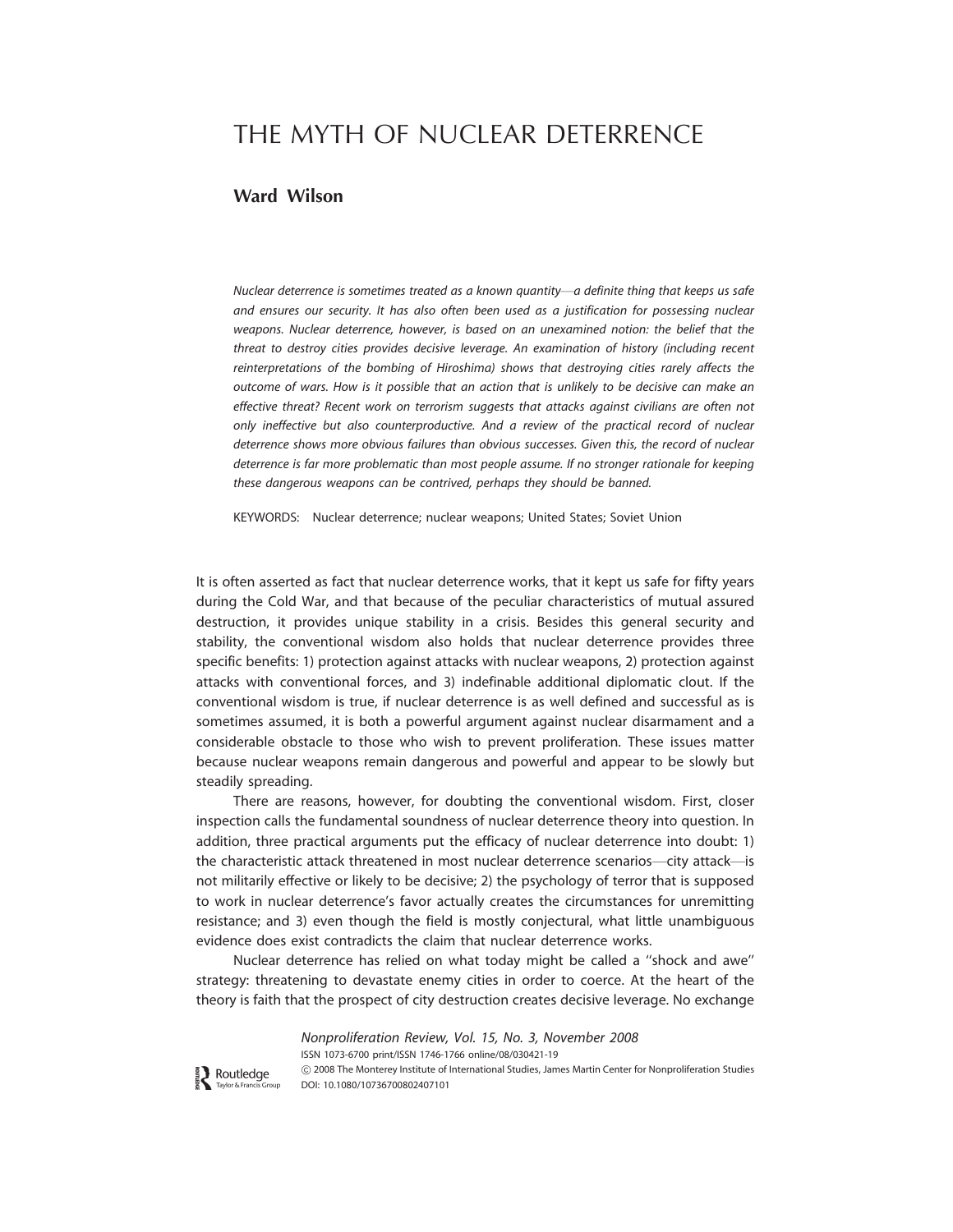is likely between adversaries with nuclear weapons (the argument goes) because a fight in which numerous cities are destroyed is unacceptable. In a conflict between a state with nuclear weapons and a state without nuclear weapons, even if only a few weapons are used against cities (the argument also asserts), the state without would immediately surrender. History, however, does not bear out this faith. As we shall see, the historical record shows that attacks against cities have little impact on the course of wars and that using these sorts of superfluous attacks as threats is at best problematic.

The trump argument in the debate about the efficacy of city bombing has always been the bombing of Hiroshima and Nagasaki. The Japanese surrender just days after these cities were attacked seems to provide conclusive proof that city attacks with nuclear weapons are militarily decisive. Over the last twenty years, however, historians have come to doubt the influence of Hiroshima and Nagasaki and increasingly ascribe the Japanese surrender to the Soviet declaration of war on August 9, 1945. The collapse of the Hiroshima case undermines one of the cornerstones of nuclear deterrence theory.

At the heart of the misapprehension about attacking cities is a failure to understand the characteristics of attacks against civilians. An analysis of the evidence from terrorism provides strong evidence that attacks aimed at civilians almost never work.

An examination of the practical record of nuclear deterrence shows doubtful successes and proven failures. Taken together, these examples undermine the apparent certainty and success that often seem to surround nuclear deterrence. If the conventional wisdom is wrong—if nuclear weapons might not deter nuclear attacks, do not deter conventional attacks, and do not reliably provide diplomatic leverage—then the case for disarmament, nonproliferation, and banning nuclear weapons is immeasurably strengthened.

#### City Bombing at the Heart of Nuclear Deterrence

Deterrence is defined most economically by Glenn Snyder as "the power to dissuade."<sup>1</sup> Alexander George and Richard Smoke define it as, ''simply the persuasion of one's opponent that the costs and/or risks of a given course of action  $\dots$  outweigh its benefits."<sup>2</sup> Thomas Schelling calls deterrence "a threat  $\dots$  intended to keep an adversary from doing something.''<sup>3</sup>

Nuclear deterrence is using the threat of nuclear attack to dissuade. It began its life (not too surprisingly after Hiroshima) as the threat to destroy cities. Bernard Brodie, in his seminal chapters on nuclear strategy in The Absolute Weapon in 1946, made the expectation of ''huge devastation of . . . peoples and territories'' one of the central tenets of deterrence.<sup>4</sup> David Alan Rosenberg, in his award-winning essay exploring formerly classified plans for nuclear war, reported, ''From 1947 through 1949, the separate target systems within the Soviet Union grew less important, while governmental control centers and 'urban industrial concentration' became primary objectives. In 1948, when SAC [Strategic Air Command] prepared its first operations plan, even this level of distinction was not maintained. SAC's aim points were 'selected with the primary objective of the annihilation of population, with industrial targets incidental."<sup>5</sup> Schelling, one of the foremost nuclear strategists, asserted in 1966 that, ''In the present era noncombatants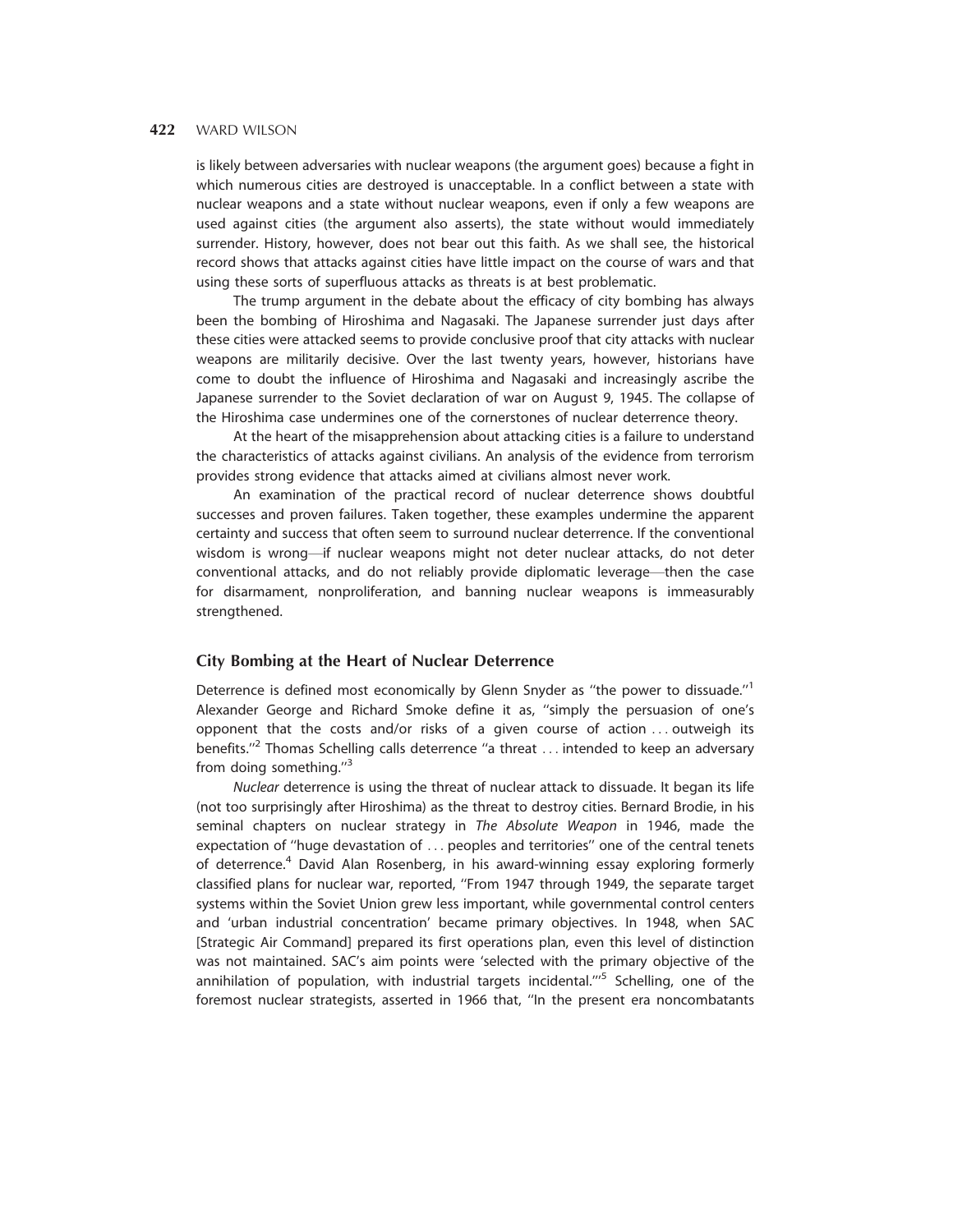appear to be not only deliberate targets but primary targets."<sup>6</sup> Robert Jervis wrote as late as 1980 that, ''Deterrence comes from having enough weapons to destroy the other's cities.''<sup>7</sup>

These writers place city attacks squarely at the heart of nuclear deterrence. Despite this, it is sometimes asserted that city attacks are no longer central to nuclear deterrence. The assertion is based on a now-famous speech in July 1962, in which Secretary of Defense Robert S. McNamara declared that U.S. policy would henceforward be that ''the principal military objectives, in the event of a nuclear war . . . , should be the destruction of the enemy's forces, not of his civilian population."<sup>8</sup>

There are four reasons, however, for doubting how much this doctrine might determine the shape of an actual war. First, a nation's declaratory policy is likely to be different from its actual plans for nuclear war. Second, city attacks, even if they are absent from the early stages of nuclear war scenarios, usually loom large in any later stages. Descriptions of nuclear war always include the possibility of the war getting out of control. Getting out of control means using nuclear weapons against civilian populations. City attacks exist, therefore, as an inherent possibility in virtually every nuclear war scenario. Third, it seems doubtful that the choices made by the United States in its targeting doctrine necessarily control the choices other nuclear nations make in their targeting doctrine. Certainly when nuclear war is discussed between India and Pakistan, for example, there seems to be an emphasis on the possibility of attacks against cities.<sup>9</sup> Fourth, "no cities'' is a doctrine for states with many nuclear weapons. It seems likely that states with smaller nuclear arsenals (and the majority are believed to have fewer than 200) would not emphasize ''no cities'' targeting policies.

Destroying cities, whether in the early stages or the later, is central to nuclear war. Nuclear deterrence is based, in part, on the threat of nuclear war. Despite sixty years of theorizing about nuclear war, however, little thought seems to have been given to whether violence against civilians is likely to be militarily decisive. We assume that threats with nuclear weapons work because we assume that threats to harm civilians matter. We assume, in other words, that leaders are influenced in decisions about war and surrender by the deaths of noncombatants. The problem with this assumption is that there is very little evidence for this point of view. The error a great deal of nuclear deterrence theory makes is to presume without investigation that attacking civilians matters.

## City Attack Prediction Mistakes

One of the most discouraging and uncomfortable facts for those who want to argue that city attacks will be militarily important in any nuclear war (and therefore would work as a threat) is the record of strategists trying to gauge the impact of city bombing. Twice in the past strategists have described vividly and confidently how city attacks will quickly bring any future war to an end. Twice they have been proved embarrassingly wrong.

Before World War I, despite the fact that airplanes were a new technology that had never been used in war, it seemed obvious to some observers that aerial attacks on civilians would have a catastrophic effect on a nation's ability to make war. By 1912 (nine years after the Wright brothers' first flight) experts were making dire predictions about the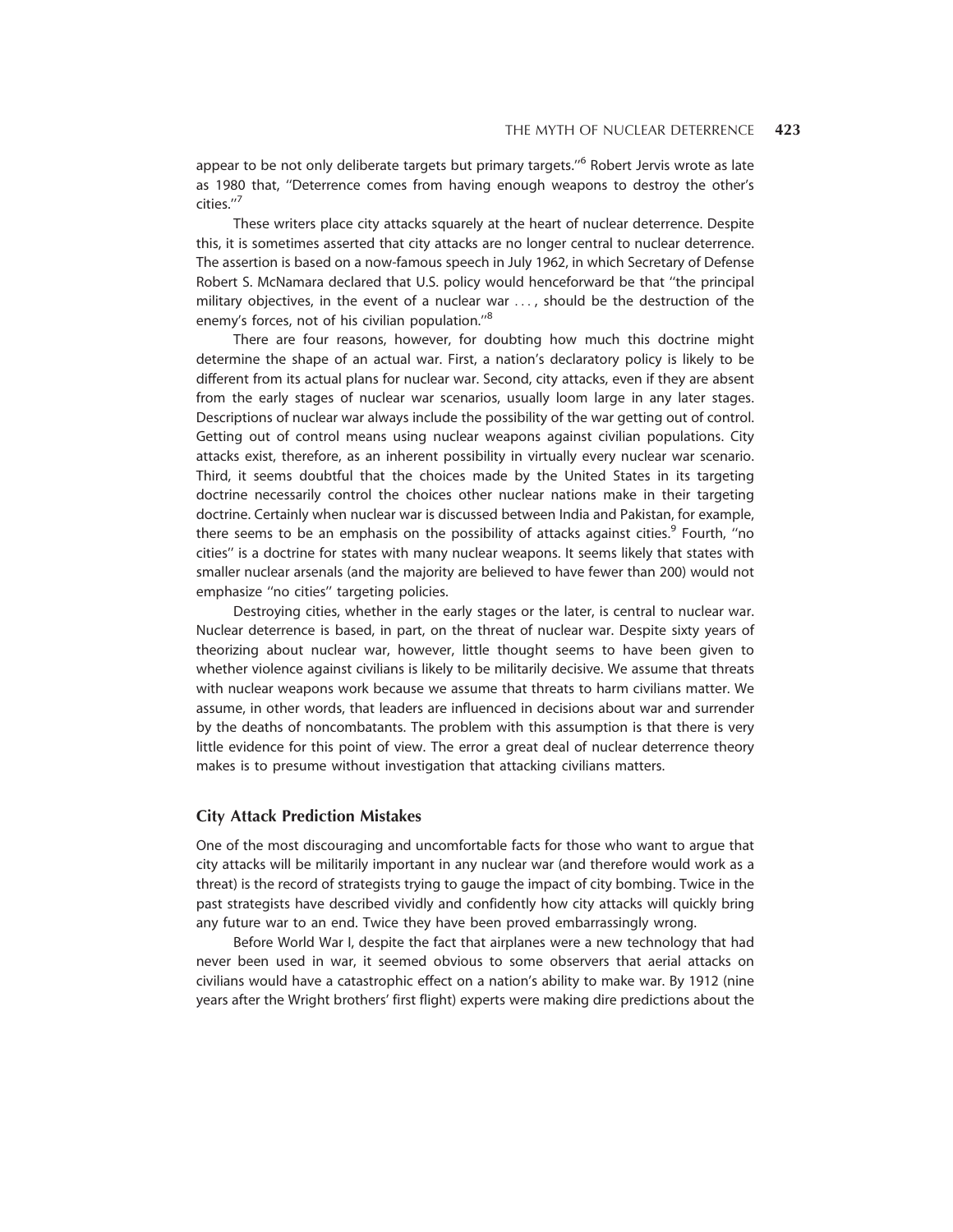changed nature of warfare. Lord Montague, for example, posited an aerial attack on London at the beginning of a war:

''What would the results be? Imagine the Stock Exchange, the chief banks, the great railway stations, and our means of communication destroyed.'' Such a blow at the very heart of the Empire, ... "Would be like paralysing the nerves of a strong man with a soporific before he had to fight for his life; the muscular force would remain but the brains would be powerless to direct."<sup>10</sup>

Despite these and other warnings, aerial bombing did not play a decisive role in World War I. Planes were not yet large enough to carry significant loads of bombs, and very few bombing raids were attempted on either side.

Before World War II, however—even though predictions about World War I had been wrong and the technology for bombing cities was new and untested—developments in aircraft made strategists believe that it was obvious that bombing would have a significant impact on the course of the war. Chief among these was an Italian general, Giulio Douhet, whose basic thesis has been summed up in this way:

1) Aircraft are instruments of offence of incomparable potentialities, against which no effective defence can be foreseen. 2) Civilian morale will be shattered by bombardment of centres of population. 3) The primary objectives of aerial attack should not be the military installations, but industries and centres of population remote from the contact of the surface armies.<sup>11</sup>

Douhet was certain of the crippling effects of civilian attacks on any nation. Of such attacks he vividly wrote:

And if on the second day another ten, twenty, or fifty cities were bombed, who could keep all those lost, panic-stricken people from fleeing to the open countryside to escape this terror from the air?

A complete breakdown of the social structure cannot but take place in a country subjected to this kind of merciless pounding from the air. The time would soon come when, to put an end to horror and suffering, the people themselves, driven by the instinct of self-preservation, would rise up and demand an end to the war—this before their army and navy had time to mobilise at all! $12$ 

U.S. Air Force General William Mitchell agreed, saying, ''It is unnecessary that these cities be destroyed, in the sense that every house be leveled to the ground. It will be sufficient to have the civilian population driven out so that they cannot carry on their usual vocation. A few gas bombs will do that."<sup>13</sup>

These predictions were wrong. England, the first country subjected to sustained city bombing in World War II, neither surrendered nor ever, that I am aware, seriously debated surrendering because of city bombing. No members of Parliament rose to urge surrender following the bombing of London or the destruction of Coventry. Eventually an estimated 60,000 people died in the United Kingdom as a result of city bombing. But besides vastly increasing the suffering associated with the war and seeming to stiffen the resolve of the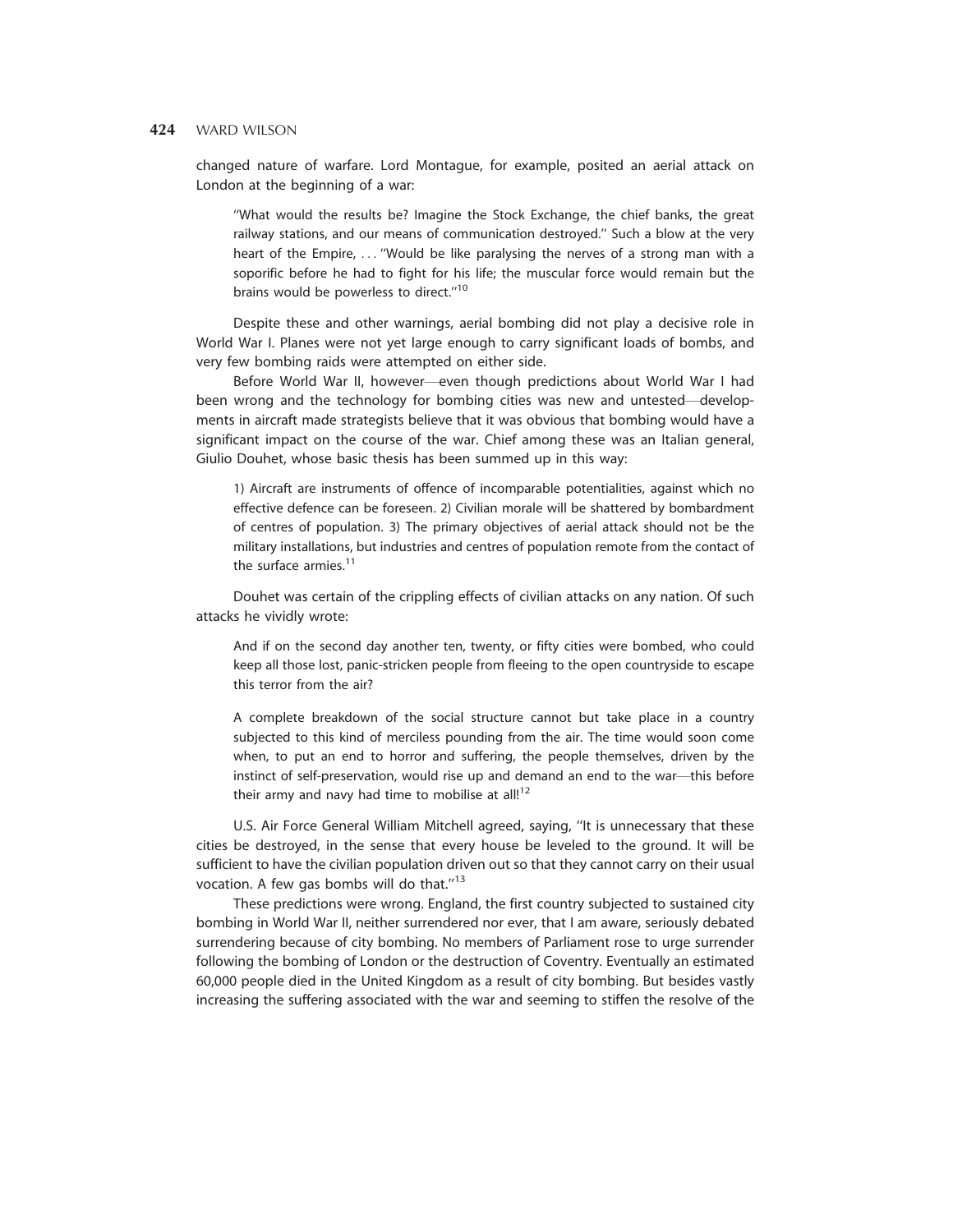British, the bombing of cities appears to have had little impact on the United Kingdom's military effort in the war.

(In fact, far from being afraid that city attacks might drive England from the war, there is some evidence that Prime Minister Winston Churchill used British cities as a sponge to soak up German air attacks and to divert them away from precious military assets. In the first years of the war there had been a commitment not to bomb cities. Historians claim that Churchill seized on an accidental bombing of London on the night of August 24 to launch a counter raid on Berlin. The next day Hitler ordered the Luftwaffe to shift away from British airfield attacks, which were close to breaking the Royal Air Force, and concentrate on attacking London and other cities. Historians argue that Churchill's intent was to divert German attacks away from British military targets and toward cities. George Quester notes, ''Churchill admits his desire, in late August, for an immediate shifting of the massive Luftwaffe offensive from the RAF airstrips to London, and he admits his personal responsibility for the bombings of Berlin begun on August 25; it seems quite likely that he was aware of the probable connection between the two.")<sup>14</sup>

In Germany the damage created by city bombing was far greater than the destruction in England. An estimated 570,000 people lost their lives and a large number of major cities were seriously damaged or destroyed. Throughout much of the time that German cities were being mercilessly pounded in this way, German civilian morale remained strong, and until August 1944 overall economic production actually rose.<sup>15</sup>

The Japanese experience was even more decisive in demonstrating the futility of city bombing. By the spring of 1945 it was clear that Japan had lost the war. Beginning in March of that year the U.S. Air Force embarked on one of the most ferocious city bombing campaigns in the history of warfare. Sixty-six cites were bombed with incendiary and conventional bombs. In the initial raid on Tokyo—still the worst single city bombing in history (including Hiroshima and Nagasaki)—14 square miles of the city were destroyed and an estimated 120,000 civilians killed. Bombers were then directed at the next largest cities, and then the next largest, and so on until population centers no larger than 30,000 were being attacked.<sup>16</sup>

By almost any standard the bombing of Japan's cities was nearly complete. Yet despite the damage and the fact that the war was clearly hopeless, Japan's leaders continued throughout the summer to act and talk as if the city bombing did not exist. It was only at the last moment, at the meeting on August 9-10 discussing surrender, that Prime Minister Suzuki Kantaro briefly mentioned city bombing. Historian Richard Frank points out that, ''It is astonishing to note that these comments by Suzuki and one other isolated reference in May are the only documented references by a member of the Big Six to the strategic air campaign."<sup>17</sup> It is difficult to argue, on the evidence, that city bombing mattered to Japan's leadership.

World War II bombing, despite the predictions, gives little support to the claim that bombing civilians is decisive. As Bernard Brodie summed up the case, ''The Allies learned after the war that the attack on enemy morale had been on the whole a waste of bombs. . . . In World War II the effects of bombing on civilian morale were certainly not trivial, but it seems clear that the lowered morale resulting from bombing did not importantly affect military operations or the outcome of the war.''<sup>18</sup>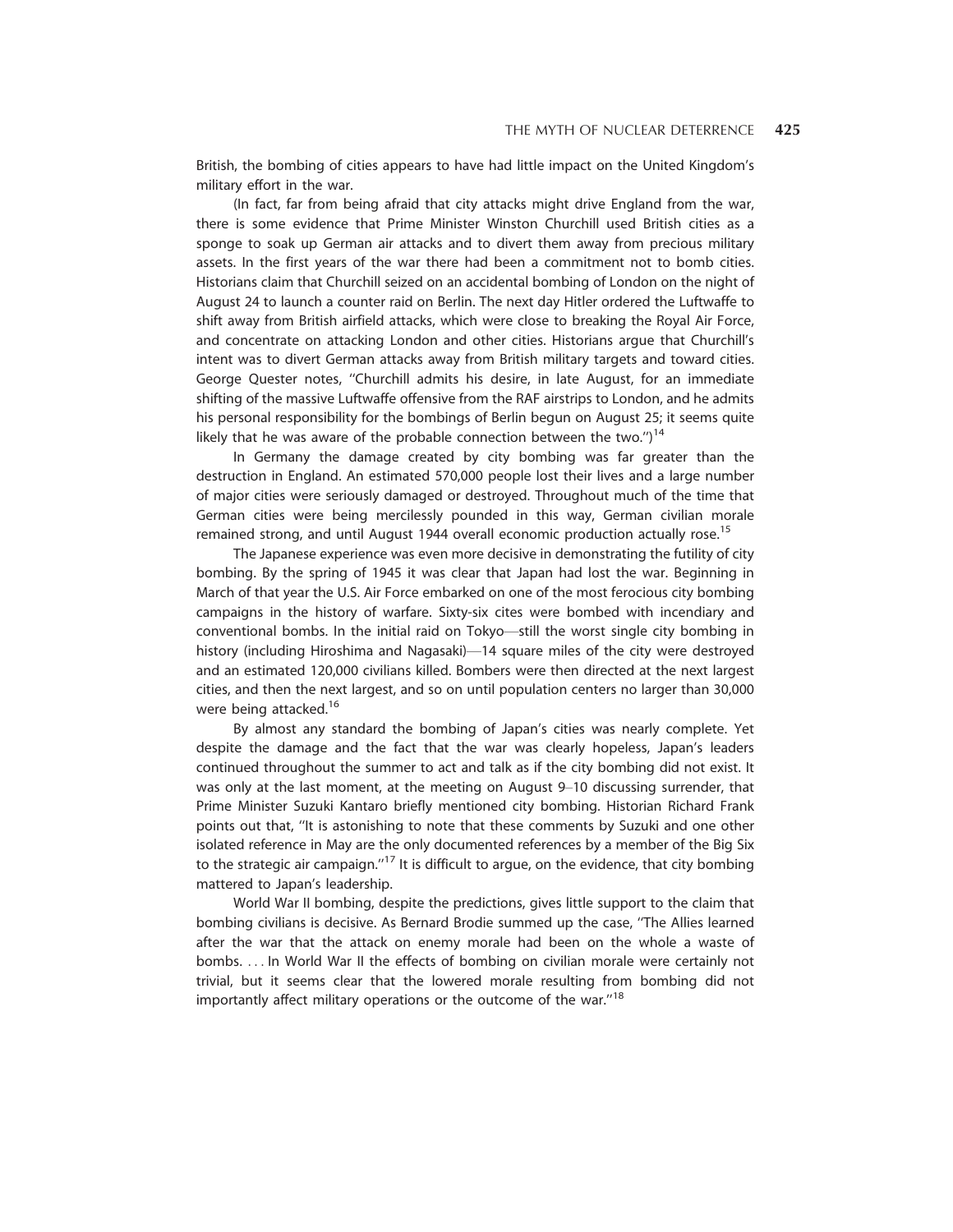Although the assertion that killing millions of civilians would undoubtedly be decisive seems intuitively obvious, twice before strategists have make extravagant predictions about the likely effectiveness of bombing cities and killing civilians. Twice before they have been wrong. It would be incautious to continue to predict the decisive effect of city bombing without closer inquiry.

## Hiroshima

The vital piece of evidence in the debate about the effectiveness of city bombing since 1945 is Hiroshima. Most people in the United States leap to the conclusion that the nuclear weapons used against Hiroshima and Nagasaki prove that city bombing—if conducted with ferocious enough weapons—is decisive. It had, after all, coerced the Japanese into surrendering.

Hiroshima is a difficult historical case to work with because most people are unable to resist confusing arguments about whether nuclear weapons were *effective* with arguments about whether their use was morally justified. Many people who argue about Hiroshima seem to be arguing about whether the United States is a good country, which is not the issue at hand. The issue is: when you destroy cities, do countries surrender? It is difficult to make a case that the answer is yes, because of the numerous German cities that were destroyed from 1943 to 1945 and the sixty-six Japanese cities that were destroyed with conventional and fire bombs between March and August 1945. If bombing cities is decisive, why didn't Germany and Japan surrender sooner? The assertion that nuclear attacks are peculiarly effective because nuclear destruction is peculiarly horrible is unpersuasive: means are rarely more important than ends.

There are four reasons to doubt the traditional interpretation of the nuclear bombing of Japan. First, the Soviet invasion (on the same day as the bombing of Nagasaki), unlike the nuclear bombings, radically altered the strategic situation. Second, the bombings of Hiroshima and Nagasaki merely extended what was already a ferocious campaign of city bombing and were generally within the parameters of destruction for these conventional attacks.<sup>19</sup> Third, a close examination of diaries, letters, and official documents makes clear that the Soviet invasion touched off a crisis, while the bombings of Hiroshima and Nagasaki did not.<sup>20</sup> And fourth, although Japan's leaders regularly said that the atomic bomb prompted them to surrender, they had good reasons for misleading U.S. audiences (and their own people) about why they surrendered. Consider: would it be better to say, ''We made mistakes, we weren't brave enough, we were foolish,'' or, ''Our enemies made an unimaginable scientific breakthrough that no one could have predicted, and that's why we lost''? It was, literally, a heaven-sent, face-saving excuse to blame defeat on the bomb.

Demonstrating that a deeply held myth is not supported by the facts requires more space than is available here. Suffice to say that the case for one or two nuclear weapons being decisive has always been relatively weak and that as more historical evidence comes to light it reinforces a shift away from nuclear weapons being the motivating force.<sup>21</sup> Increasingly, historians ascribe the surrender of Japan to the Soviet declaration of war and invasion rather than the city bombing of Hiroshima.<sup>22</sup>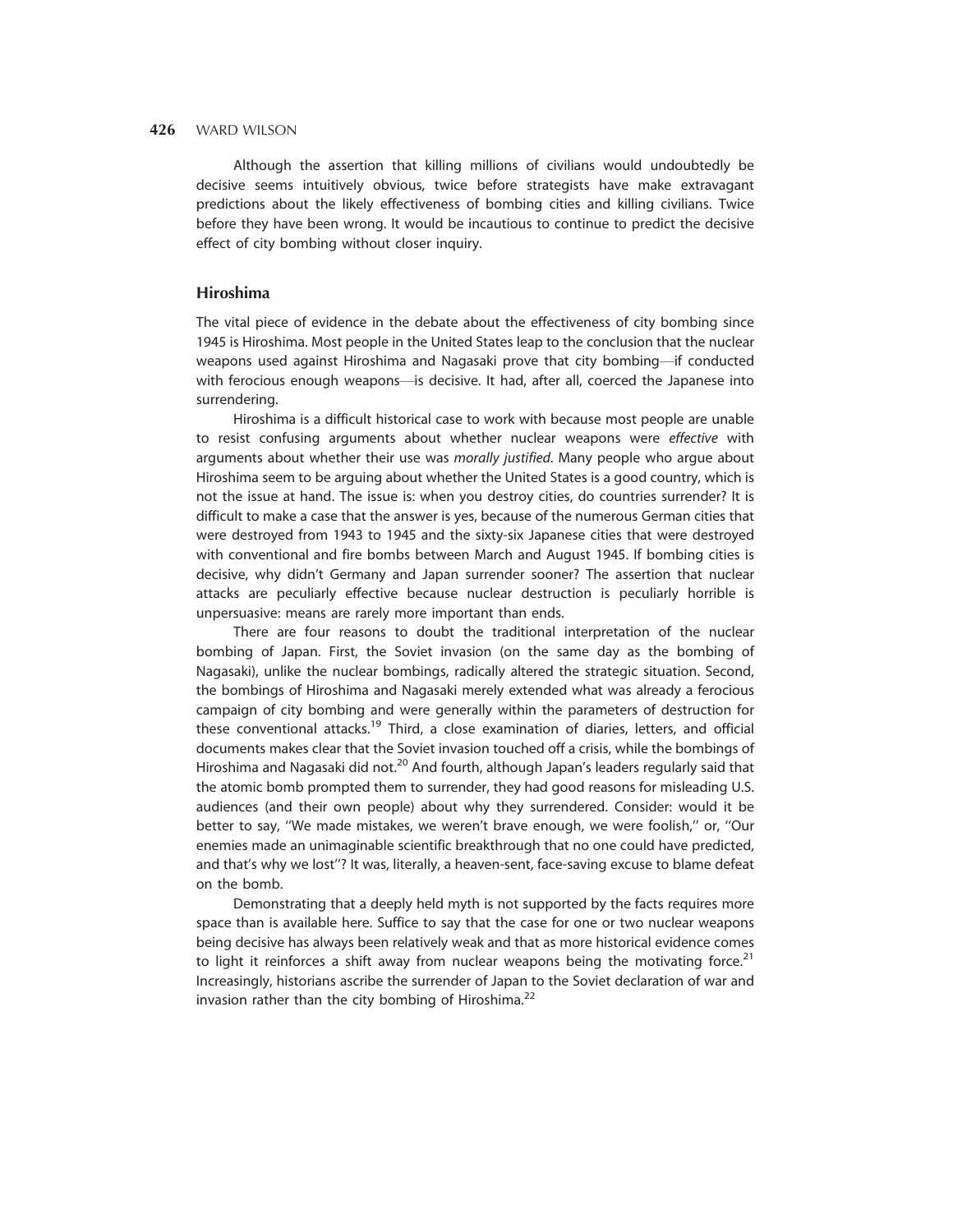## THE MYTH OF NUCLEAR DETERRENCE 427

Hiroshima was central in shaping our American view of the power and effectiveness of nuclear weapons. As Lawrence Freedman wrote, ''[The Bomb's] association with the termination of the Pacific War surrounded it from the start with an aura of decisiveness."<sup>23</sup> It now seems likely that U.S. strategists have for many years misinterpreted Hiroshima and Nagasaki, and as a result they have overstressed the decisiveness of destroying cities with nuclear weapons. It seems likely they have overvalued the threat to destroy cities with nuclear weapons as well.<sup>24</sup> If the traditional interpretation of Hiroshima is wrong, what does that mean for nuclear deterrence? Is it possible to show, without Hiroshima, that bombing cities is militarily decisive?

## Attacking Cities: The Historical Record

If misinterpreting the results of bombing Hiroshima and Nagasaki was a critical mistake, a second mistake was the insistence that history has little to tell us. In 1965, Herman Kahn aptly summed up the conventional wisdom among nuclear strategists when he wrote:

Despite the fact that nuclear weapons have already been used twice, and the nuclear sword has been rattled many times, one can argue that for all practical purposes nuclear war is still (and hopefully will remain) so far from our experience that it is difficult to reason from, or illustrate arguments by, analogies from history. Thus, many of our concepts and doctrines must be based on abstract and analytical considerations.<sup>25</sup>

It is true that there have been few quicker ways to undermine a career as a strategist over the last sixty years than to claim to adduce lessons for nuclear war from, say, Thermopylae, Trafalgar, or the Battle of the Bulge. However, Kahn's dismissal of history is based on a fundamental error. Kahn has confused the importance of means and ends. In human activities, means are rarely as important as ends. We do not, for instance, call killing someone with a gun murder, but killing someone with a feather pillow just good-natured fun. Killing someone is murder no matter what means you use.

In the same way, city attacks are, for the most part, city attacks whether you use nuclear weapons, conventional bombs, artillery shells, or catapults hurling earthenware pots of Greek fire. Just as it makes no sense to try to forget everything we know about mining now that we have discovered pneumatic jackhammers, it makes no sense to ignore 2,000 years of history and experience with city attacks just because the means we use to carry out such attacks might now be different.

There is clear historical evidence, present throughout all ages, that city attacks do not coerce. Genghis Khan, for example, during his campaign in the Central Asian empire of Khwarazm in 1220, made a practice of destroying cities and slaughtering their inhabitants. Bokhara, Merv, Samarkand, and Urganch are among the cities he destroyed. Despite his ferocity, cities were still offering resistance three years after the start of the war. If the threat of city destruction delivers reliable leverage, all the cities of the Khwarazmian Empire would have surrendered after the first few cities were destroyed. During the Thirty Years War the city of Magdeburg was burned and most of its citizens slaughtered in 1631. If city destruction were an important military event, the war would have soon ended. In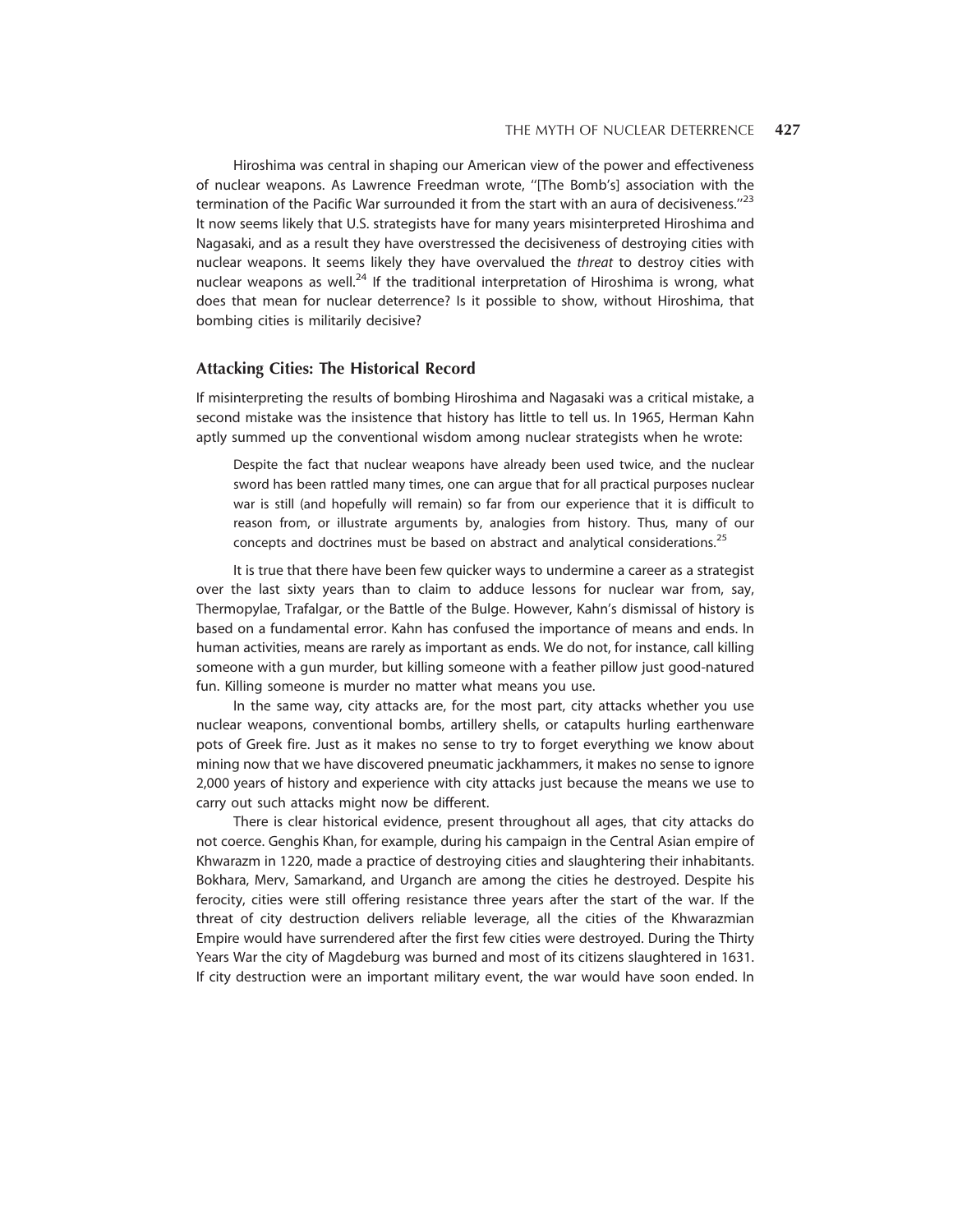fact it continued for seventeen more years. In 1943 the British and U.S. air forces utterly destroyed the city of Hamburg, but the Germans did not surrender for two more years.

There is a long history of destroying cities in war. There are almost no instances, however, despite thousands of years of war, in which a city's destruction led to its country's surrender. This is, of course, in keeping with the American experience of war. In the fall of 1864 the Union General William T. Sherman captured the city of Atlanta (then the twelfth largest city in the South). Sherman, who had said, ''I would make this war as severe as possible, and show no symptoms of tiring till the South begs for mercy,'' burned Atlanta to the ground.<sup>26</sup>

In April 1865, after years of fruitless effort, the Northern armies finally captured the rebel capital of Richmond, Virginia. Richmond had long been the holy grail of the North's war effort. Numerous commentators and even popular songs (''On to Richmond!'') voiced the sentiment that if only the rebel capital could be captured, the rebellion itself would collapse. In the event, however, Southerners fought stubbornly on.

The South did not surrender when Atlanta was burned or Richmond was captured. Surrender was only deemed unavoidable when the armies of generals Robert Lee and Joseph Johnston were defeated. The destruction of Atlanta and the capture of Richmond were incidental to the war effort, not central. $27$ 

#### Killing Civilians

Perhaps no historical episode better illustrates the position of civilians in war than the siege of Alesia in September 52 BCE. A number of Gaulic tribes under the leader Vercingetorix had revolted against Roman rule in the previous year. After a campaign of both successes and defeats, some 80,000 warriors gathered at a hill fort at the foot of the Jura mountains, along with a substantial number of women, children, and other noncombatants. Julius Caesar, at the head of a Roman army, surrounded the fort, examined the strength of its defenses, and decided that rather than making a frontal assault he would starve the Gauls out. In three weeks he had built a fortified wall around the entire hilltop, a masterful work of circumvallation.

Before long much of the food had been consumed inside the fort, and the Gaulic tribal leaders met to discuss their options. One leader suggested (our Roman sources claim) that all the noncombatants be slain so that there would be more food for the soldiers. Vercingetorix instead decreed that the women, children, old, and infirm be sent out toward the Roman lines. Perhaps the Romans would let them through and they could go on their way. Perhaps the Romans would make them slaves (not a kind fate, but at least they would not starve to death). Instead, when they applied at the encircling fortification, Caesar refused to let them through. Discomfited, they returned to the gates of the hill fort only to find these now had been barred against them as well.

Eventually most of the noncombatants starved to death in full view of the two competing armies. Military necessity is an unrelenting necessity that knows little charity. Civilians are rarely spared when they stand in the way of victory or defeat.

And this fixes the place of civilians in war pretty exactly: for the most part, they don't matter. Few military leaders hesitate to kill civilians if there is some justifiable military goal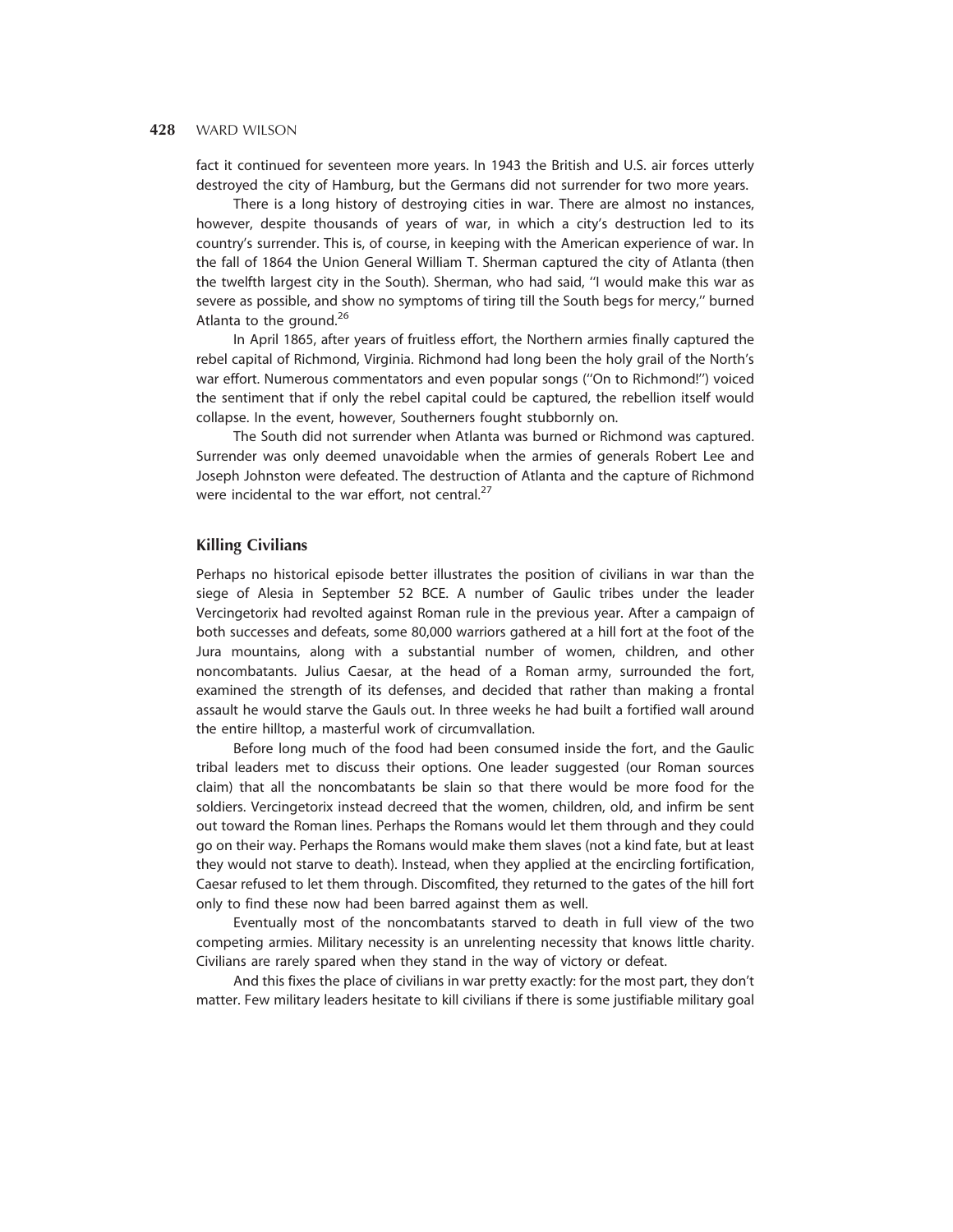in prospect. The unimportance of civilians is so well established that Just War doctrine takes account of the right of military forces to kill civilians who are in the way of justified military action.

It is true that as the number of civilians killed rises, so the moral objections to killing them also gain strength. But as we shall see, the numbers can rise extraordinarily high without the moral objections overwhelming necessity.

During World War II, for example, an estimated 50 to 70 million people died. Of these, an estimated 47 million were civilians. Some nations, Russia and China in particular, suffered huge civilian losses. Yet neither capitulated in order to staunch this civilian suffering. We sometimes imagine that the destruction in World War II was so great because of the technology being employed. Yet soldiers working with far less sophisticated tools have, in fact, achieved far more appalling results. During the Thirty Years War, something like 20 percent of the civilians in Germany lost their lives. Yet the war went on.

Sadly, the evidence supports the notion that there is a very high tolerance for civilian suffering in war. The Paraguayan War-a war fought between Paraguay, Brazil, and Uruguay from 1865 to 1870—provides even more staggering statistics. Some 58 percent of the civilians in Paraguay were killed in five years. $^{28}$ 

This means that at some point in the conflict half of Paraguay's civilians had been killed, but the war's leaders still felt that the pursuit of their military goals was more important than ending the conflict. They made this same calculation again when 55 percent had been killed. And so on. It is difficult to argue, from history, that military leaders, in wartime, put a high value on civilian lives.

## Extermination Attacks

Because we seem inclined to think about nuclear weapons in apocalyptic terms, nuclear attacks that destroy an entire country have always been part of the vocabulary of nuclear war and nuclear threats. These extermination attacks are sometimes pointed to as the fundamental threat that makes nuclear deterrence effective.

One of the salient weaknesses of nuclear deterrence has always been its implicit reliance on threats of extermination attacks. Extermination attacks are not very credible. Not because such an attack is outside the scope of human nature, outside the capabilities of nuclear weapons, or because of the power of moral feeling to prevent horrible acts. They are not very credible based on the historical evidence. A moderately thorough review of the history of warfare across some 3,000 years reveals one instance of a war of extermination. This is a strikingly small number. Even comets streaking past Earth are more frequent. It is difficult to argue that a human action that has only occurred once in 3,000 years is likely to recur.

Wars of extermination are often confused with genocide. There have been a relatively large number of instances of genocide. Most genocide, however, involves internal rather than external killing. It is an act carried out by one group against another within their own country. The Holocaust, Cambodia's killing fields, Rwanda—these are all instances of internal slaughter.<sup>29</sup> To qualify as a war of extermination, the event we're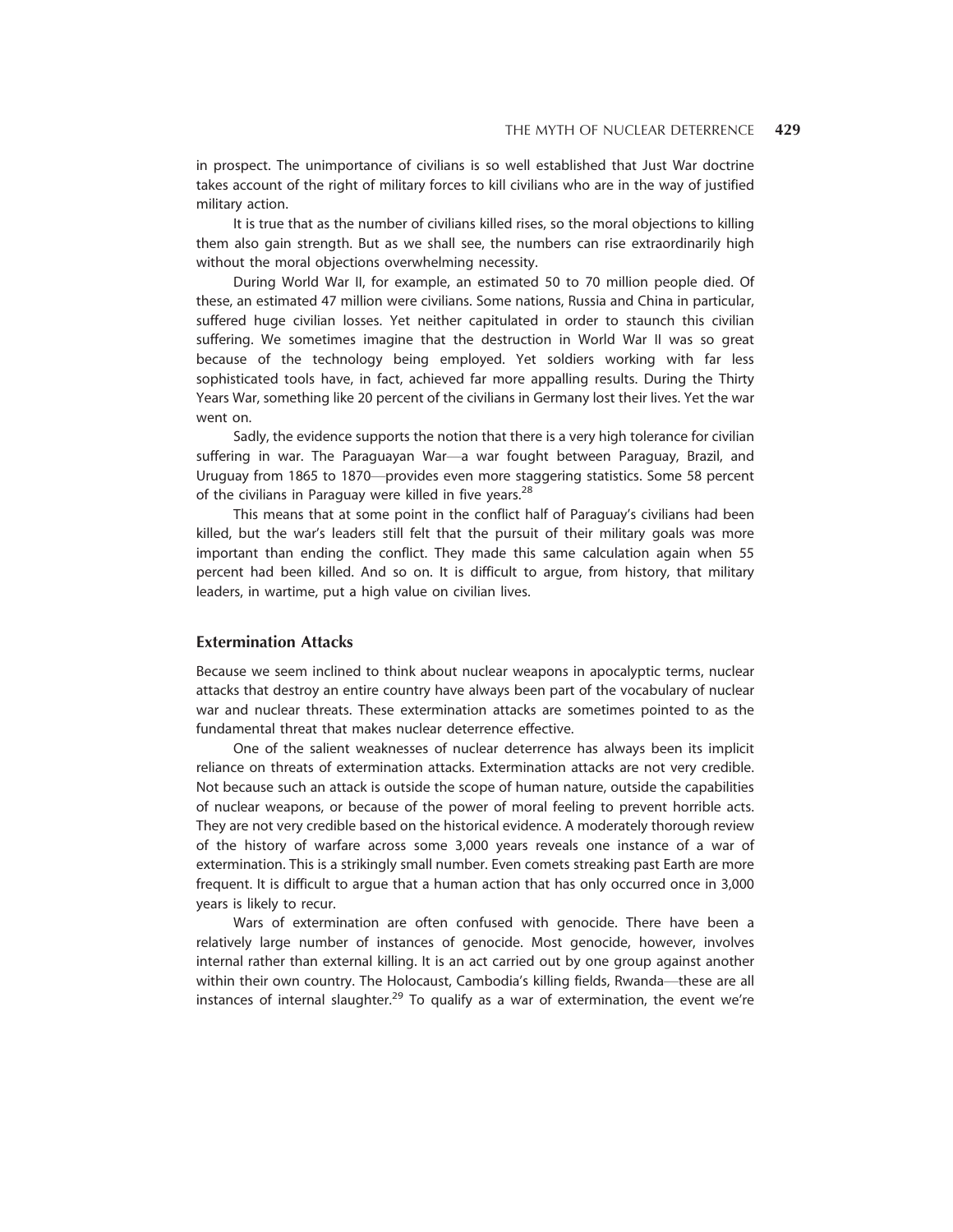seeking must be a war and must aim at the total destruction and slaughter of the adversary. By these criteria, the sole war of extermination is the war waged by the Romans against their age-old enemy, the Carthaginians, the Third Punic War.<sup>30</sup>

As the only instance of such a war, the Third Punic War is important evidence for understanding the conditions required for a war of extermination. The Romans and Carthaginians had fought a series of wars that stretched over more than a hundred years. It was a titanic struggle including forty-three years of fighting. Both sides inflicted grievous hurt, but the Romans were particularly devastated by the fourteen-year campaign of Carthaginian general Hannibal Barca during the Second Punic War (218-201 BCE). Hannibal invaded Italy, peeled off Roman allies, destroyed towns and crops, and in a series of battles slaughtered several Roman armies whole. Roman losses overall were great, and left an indelible impression. To understand the magnitude of the cost of the Second Punic War, compare the losses the French suffered in World War I. We consider World War I to have been one of the costliest in modern times. We talk about the French having been ''bled white'' and having lost ''an entire generation.'' France's losses in World War I were roughly 1,380,000 soldiers, or 4.2 percent of its entire population. The Romans, by contrast, lost an estimated 5 percent of their population, which would have been about one out of every six men of fighting age.<sup>31</sup>

The Romans had a special animus toward the Carthaginians, shaped by years of war and a great deal of death and defeat. It is difficult to generalize from one case, but this example suggests that massive harm and long-standing conflict are necessary precursors to a war of extermination.

There have been many hate-filled, ideological, and religious wars in the history of mankind: France and Britain during the Hundred Years War, or the wars between Muslim nations and Europeans that included the Crusades, for example. Many times the passions of mankind have led to long and brutal conflicts. But of wars of extermination there is only one. Given the rarity of the event and the severity of the circumstances that seem to have led to the decision, it is hard to make a case that wars of extermination are common or that threats to launch a war of extermination are very credible. $32$ 

## Nuclear Deterrence as Terrorism

One of the striking things about the theory that underlies nuclear deterrence is the extent to which it parallels the presumptive mechanism of terrorism. Terrorism is supposed to work by killing civilians in order to shock and horrify governments into complying with a terrorist's demands. Nuclear attack also threatens civilians (because nuclear weapons are so clumsy, even nuclear attacks aimed at military targets would likely kill large numbers of civilians). There is, as well, a certain amount of historical precedent for comparing terrorism and nuclear attacks. The authors of the bombing campaigns against both Germany and Japan self-described those conventional city attacks as ''terror bombing,'' and the phrase was widely used in U.S. and British military and government circles throughout the war. As one measure of the potential effectiveness of using nuclear weapons to overawe opponents, it makes sense to examine the success of ordinary terrorism.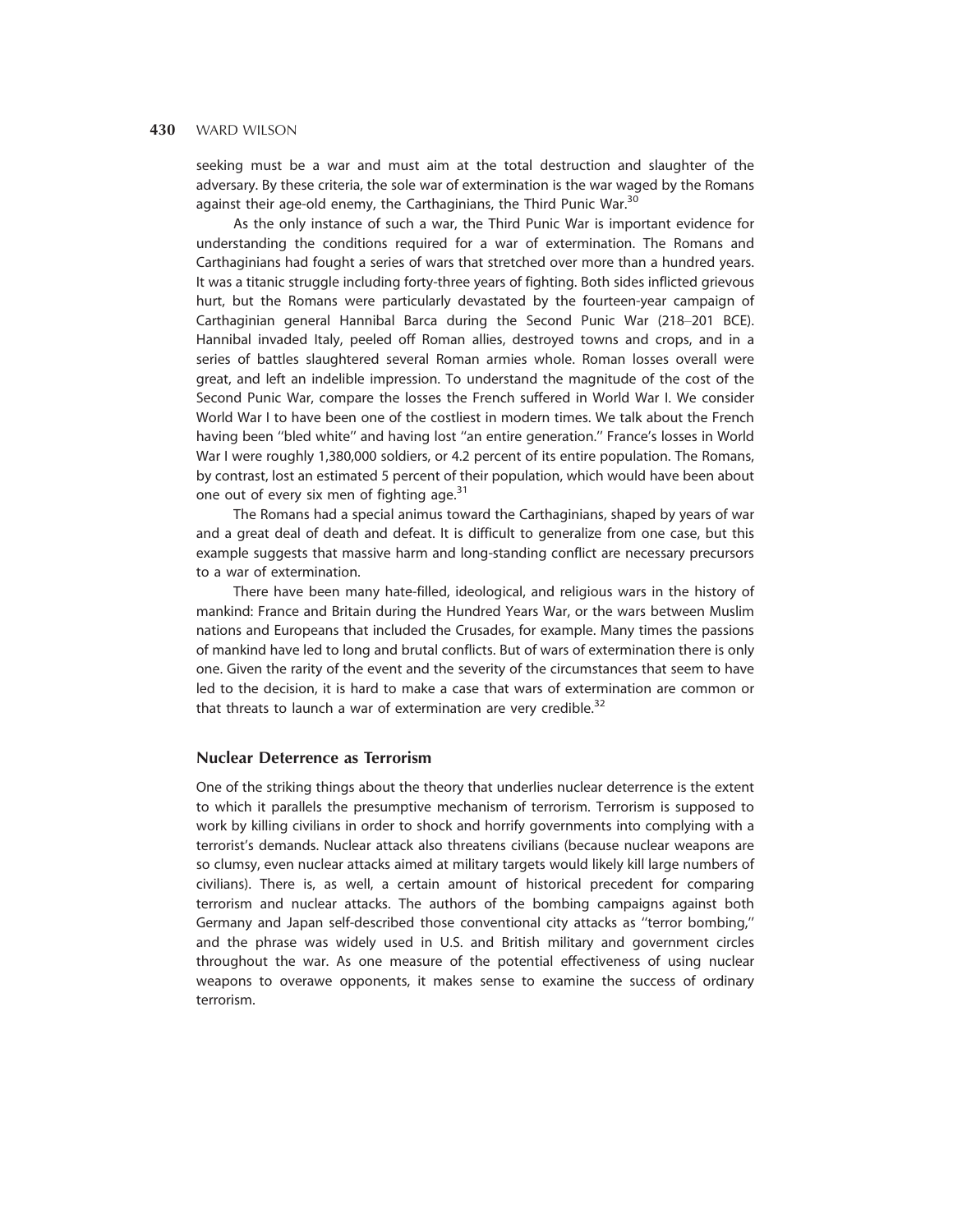## THE MYTH OF NUCLEAR DETERRENCE 431

There was, until recently, a rough consensus that terrorism was a moderately effective means of achieving policy goals. Recent empirical studies, however, have demonstrated that terrorism rarely works, that it is hardly more effective than the least effective forms of coercion, and that it is particularly ineffective when directed toward civilian targets.

In particular, a study by Max Abrahms published in International Security in 2006 sheds a fascinating light on this question. The study included all of the twenty-eight organizations designated by the State Department as terrorist groups since 2001. By comparing their self-stated policy goals against actual changes in policy, Abrahms found that terrorist groups were successful only 7 percent of the time. ''Within the coercion literature, this rate of success is considered extremely low. It is substantially lower, for example, than even the success rate of economic sanctions, which are widely regarded as only minimally effective. The most authoritative study on economic sanctions has found a success rate of 34 percent."<sup>33</sup>

In addition, Abrahms found that ''the key variable for terrorist success was a tactical one: target selection.''<sup>34</sup> Abrahms divides terrorist groups into two types: guerrilla groups and civilian-centric terrorist groups. ''Guerrilla groups, by definition, mostly attack military and diplomatic targets, such as military assets, diplomatic personnel, and police forces. [Civilian-centric terrorist groups], on the other hand, primarily attack innocent bystanders and businesses."<sup>35</sup> The choice of target, it turns out, is absolutely predictive of success or failure. Guerrilla groups ''accounted for all of the successful cases of political coercion. Conversely, [civilian-centric terrorist groups] never accomplished their policy goals.''36

Abrahms found that the reason attacks against civilians seemed not to work is that no matter what the actual goal of the terrorist organization, ''target countries infer from attacks on their civilians that the group wants to destroy these countries' values, society, or both."<sup>37</sup> If you attack civilians, in other words, no matter what sort of message you intend to communicate, you are likely to simply convince your opponent that you intend to exterminate him. Terrorism is an act of extremism. It should not surprise us if it teaches extremism: the tendency to draw extreme conclusions about one's enemy and his intentions.

What is striking here is the extent to which we can imagine this occurring in the case of a nuclear attack. A nuclear attack against a city—even if it were only a single weapon used against a single city, and even if it were accompanied by a strongly worded diplomatic message—seems likely to be read as a sign that the enemy intends to attempt to destroy your country completely: that he is engaged in an extermination attack. It seems likely that most leaders would interpret nuclear attacks against cities not as sophisticated signaling or as demonstrations of resolve, but as the first in a series of attacks intended to annihilate the entire country. If the misreading of intention that explains the failure of terrorist attacks against civilians also applies to nuclear war, it would seriously undercut much of the thinking about nuclear war and nuclear war-fighting strategy.

The reason that the possibility of your opponent misreading any attack as an extermination attack is so important is that having extermination as a goal ensures that your opponent will fight to the death. After all, if your enemy intends to exterminate you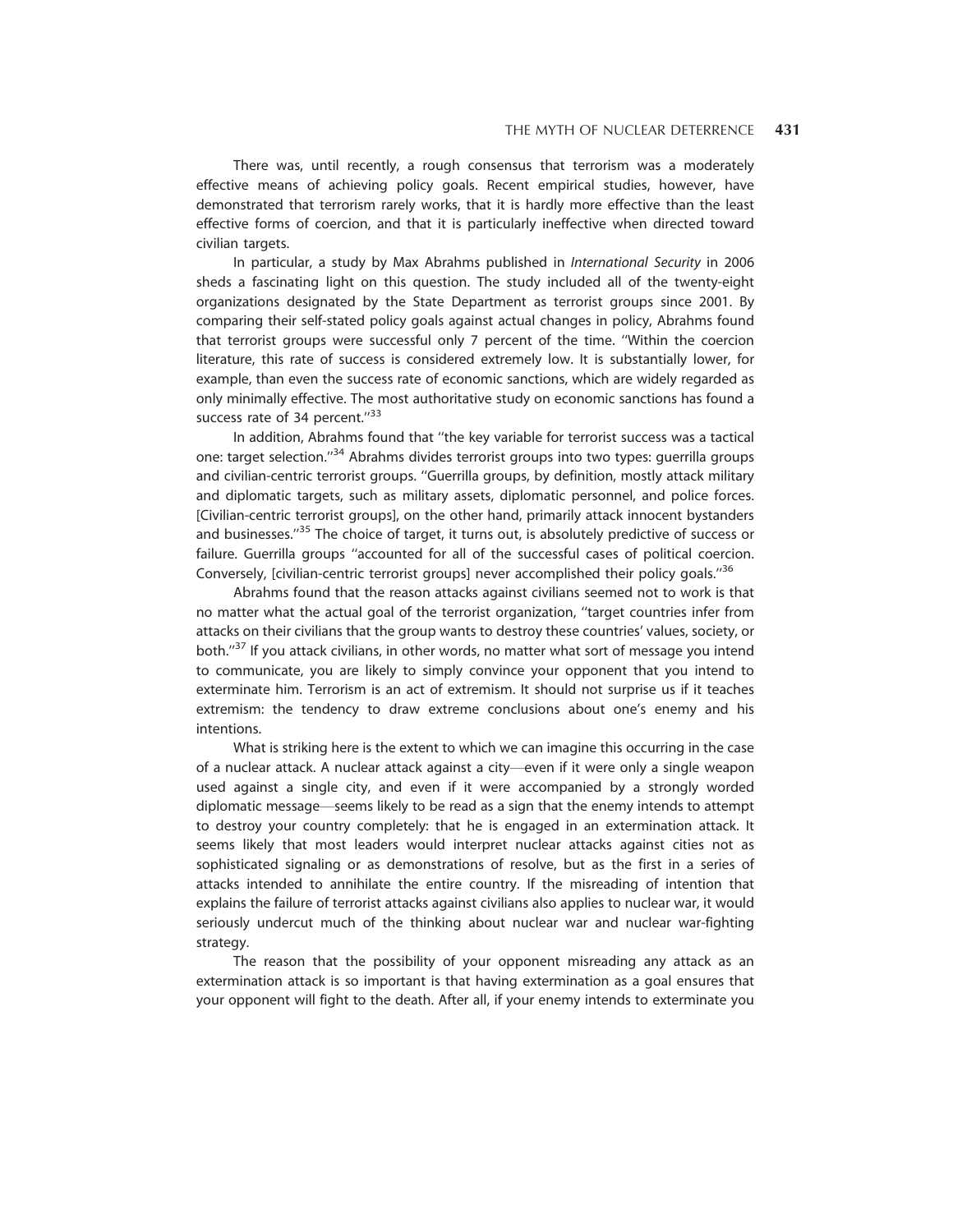under any circumstances, then there is no incentive to surrender. It may well be that—far from motivating nations to concede—nuclear attacks drive nations to fight to the death.

This is illustrated by the Third Punic War. When the Carthaginians realized that the Romans' intention was to destroy their city, they elected to fight, even though they had just surrendered the bulk of their weapons and armor and they were outnumbered and surrounded. By any reasonable standard, they should have surrendered, but they chose to fight. And they fought to the death. Of an estimated city population of close to a million, only 55,000, 5.5 percent, survived to be sold into slavery. $38$ 

There are problems with trying to evaluate nuclear deterrence using an analogy to terrorism. Nuclear attacks would kill innocents on a scale so vast that it seems difficult to count ordinary terrorism as the same phenomenon. But if terrorist attacks are the closest and best analogy to nuclear attacks against cities, and if terrorist attacks rarely succeed, what basis is there for confidence that nuclear deterrence will succeed?

It is sometimes argued that nuclear deterrence will work because it is an activity that would probably take place during a time of peace rather than war. Large numbers of civilian deaths might be acceptable in time of war, it is argued, but in peacetime no one would consider paying this kind of price. The evidence of terrorism campaigns argues exactly the opposite point. Terrorist campaigns take place almost exclusively during peacetime. They threaten civilian lives. Yet they rarely succeed.

In addition, this argument assumes that peacetime is unitary: a time and frame of mind that is always the same. But there is considerable variation. Consider the difference between the bucolic peace of the United States in the 1870s, for example, and the war fever that raced through Europe in early August 1914. Or recall September 2001. Anyone who was in the United States during the first few days after the terrorist attacks of 9/11 can remember the kind of white-hot fury that suffused that time. Peacetime can sometimes generate feelings not unlike wartime.

## The Uncertain Track Record of Nuclear Deterrence

Some people try to make the case for nuclear deterrence not by explaining its theoretical basis but by simply pointing to its track record. They assert that nuclear deterrence prevented nuclear attacks for the thirty years from 1950 to 1980 and claim that that is proof enough of its efficacy. There are problems with this, however. In order to answer the question, ''did deterrence work?'' you must first be able to know whether your opponent had a fully formed intention to attack and then refrained from doing so because of your threat. Questions of intention, particularly the intention of world leaders—who are typically reluctant to admit being thwarted in almost any circumstances—are rarely documented, and when documentary evidence is present, difficult to judge. As George and Smoke note, "It is difficult ... to identify cases of deterrence success reliably in the absence of better data on the policy calculations of potential initiators who were presumably deterred. Instances of apparently successful deterrence . . . may be spur $i$ ous." $39$ 

There are also a number of other plausible explanations for the absence of war during this period. Most major wars are followed by periods, sometimes quite long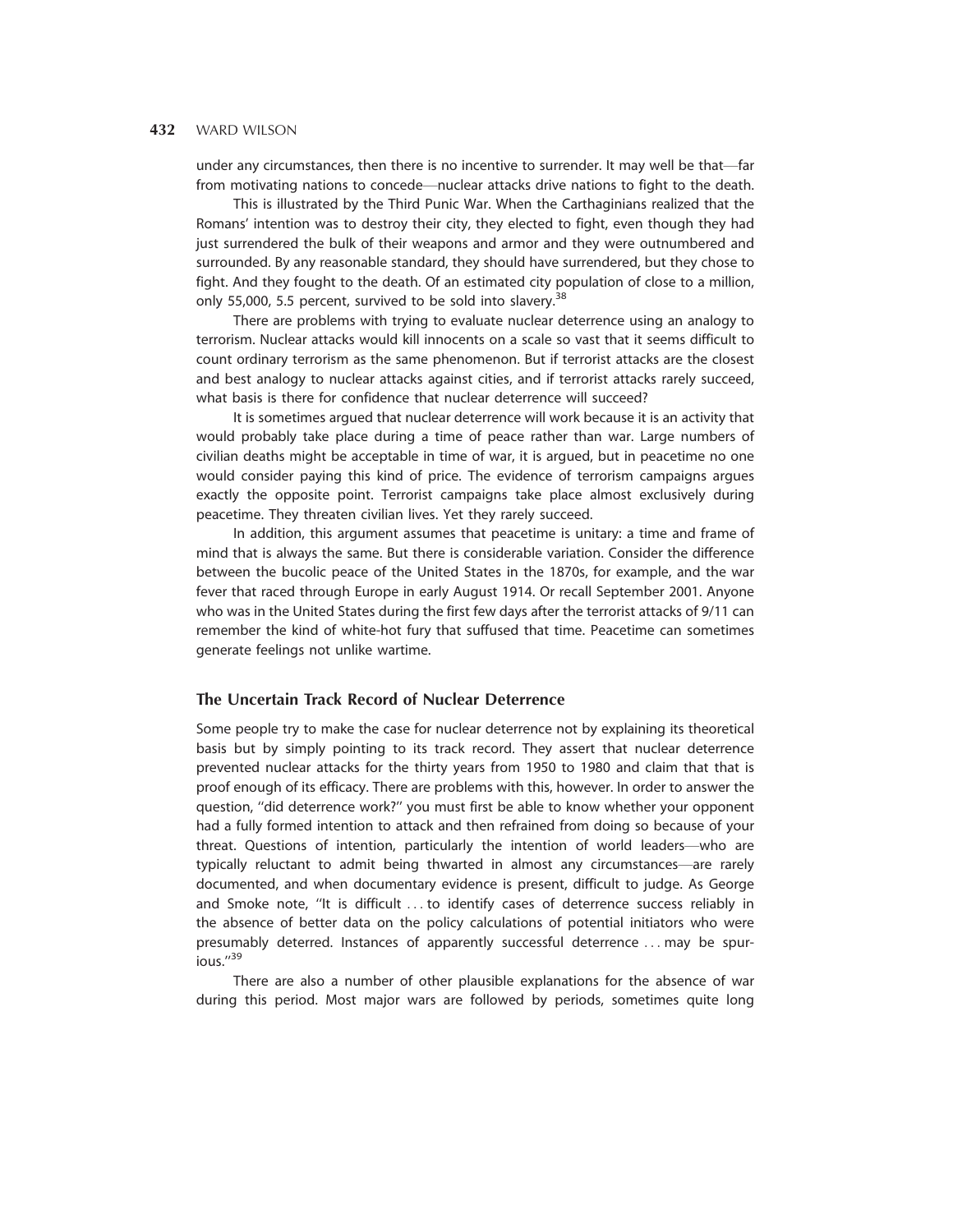periods, of relative peace. The hundred years following the Napoleonic wars were for the most part ones of peace in Europe. The period following the Thirty Years War also was strikingly pacific. Why does it make sense to attribute the peace following the Thirty Years War and the Napoleonic Wars to "war weariness," "economic exhaustion," or "domestic political distraction,'' but the peace after World War II to nuclear deterrence?

Consider, for example, the case of chemical weapons following World War I. The conditions necessary for deterrence with these weapons of mass destruction were present. In the early 1920s, Germany, England, France, Italy, Russia, the United States, and others possessed the means necessary (industrial capacity to mass produce the chemical agents, bombers with sufficient range and carrying capacity, naval ships capable of firing large shells over long ranges) to use chemical weapons against the densely populated coastal and interior urban centers of their enemies.<sup>40</sup> Such attacks, properly planned and executed, could have killed hundreds of thousands. They would certainly have ranked on a par with the most deadly city attacks in World War II.

Yet no standard histories of the post-World War I era ascribe the peace that was maintained during those years to a ''delicate balance'' of deadly weapons of mass destruction. We do not rush to give deterrence the credit for the peace of those years. If nuclear weapons are seen as preventing war from 1950 to 1980, why is it that chemical weapons are not seen as having prevented war for the seven years from 1918 to 1925? $41$ 

Locating the reason why an action or phenomenon did not occur, finding the cause of an absence, is always problematic. For example, I believe firmly that the garlic I wear around my neck has prevented vampire attacks. The proof, I say, is that no vampires have, as yet, attacked me. Yet objective observers might still be skeptical.

The problem with the claim about deterrence is that although there were contingency plans on both sides, there is little evidence that either the United States or the Soviet Union was ever on the brink of launching an aggressive war against the other. There is certainly no evidence of such an action that was planned, agreed to, and then thwarted by the threat of nuclear counterattack.<sup>42</sup> How is it possible to assert that deterrence prevented war without clear evidence that war was ever imminent?

It might be argued that while there is no particular war that was abandoned because of deterrence, deterrence did engender a general mutual restraint both in normal diplomatic relations and during the numerous crises of the Cold War. It is true that the large nuclear arsenals in the United States and the Soviet Union induced caution during this period. Numerous memoirs of leaders on both sides attest to this fact. But this is not evidence that deterrence worked.

The mutual caution of the Cold War is evidence that nuclear weapons are dangerous, not that they are effective weapons of war or useful for threatening. To understand this, imagine a counterfactual involving biological weapons. No one argues that biological weapons are ideal weapons. They are blunt instruments, clumsy and difficult to employ effectively. Targeting with precision is a particular problem, as the wind has an unfortunate tendency to blow in unexpected directions, and the biological agents can, under certain circumstances, blow back on your own troops or population. No one argues that biological weapons are decisive weapons of war, crucial for security. They argue instead that biological weapons are dangerous, clumsy weapons that are best banned.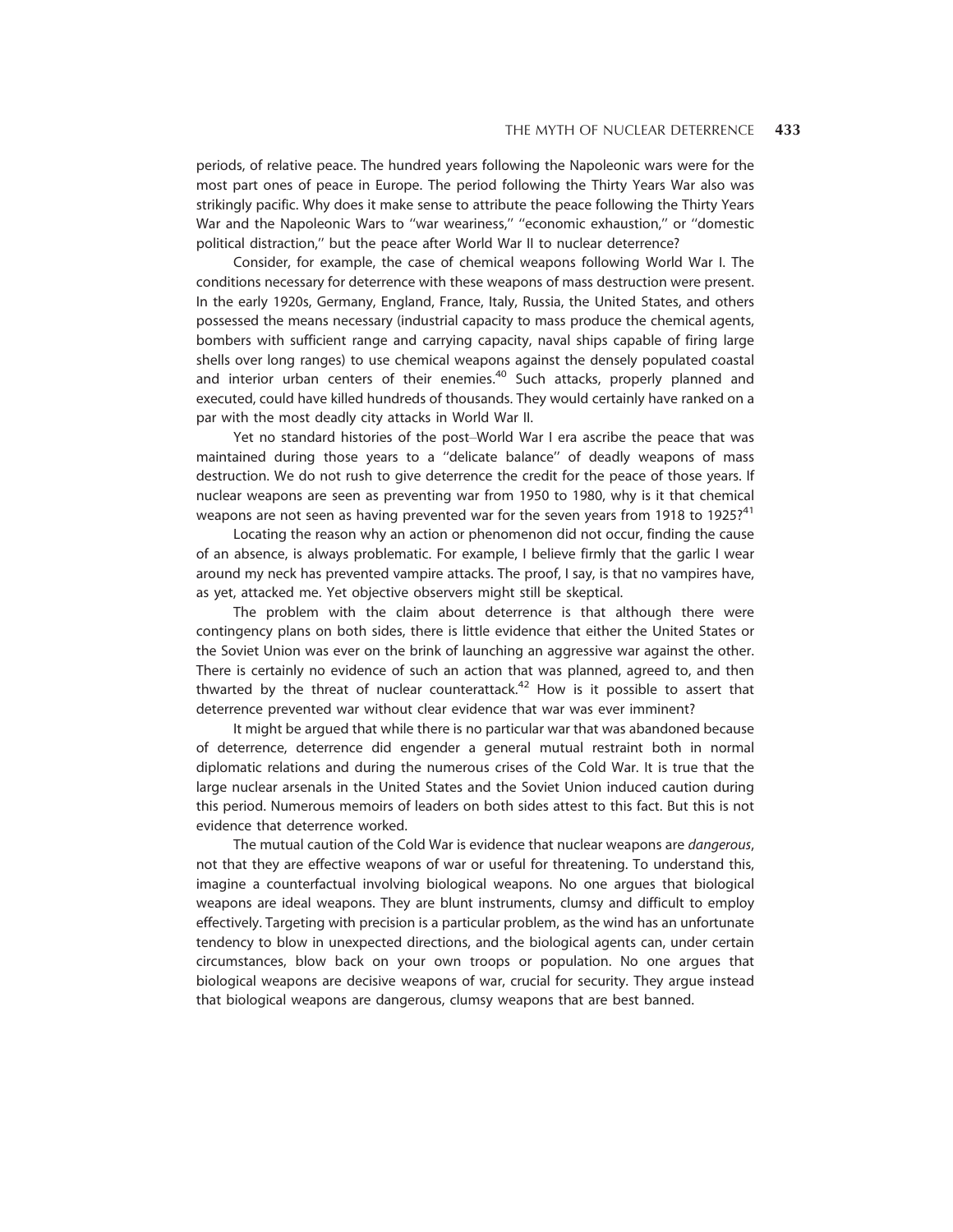Imagine, however, that following World War II the United States and Soviet Union had been armed with large arsenals of biological weapons mounted on missiles kept on hair-trigger alert. Is it difficult to believe that such arsenals would have induced caution on both sides? Yet we would not take this caution as proof that biological weapons were any less clumsy, difficult to aim, or difficult to control. We would not take this caution as proof that biological weapons are actually more militarily effective than we had previously thought. In the same way, nuclear weapons are dangerous (and induce caution) without being particularly effective. The caution on both sides during the Cold War is not proof of the deterrent value of nuclear weapons.

Although the successes of nuclear deterrence over the thirty years from 1950 to 1980 are speculative, its failures are not. Despite expectations to the contrary, the U.S. nuclear monopoly in the four years after World War II did not yield significantly greater diplomatic influence. $43$  Far from being cowed, the Soviets were very tough in post-war negotiations, culminating in the 1948 showdown over access to Berlin. Nuclear weapons also failed to give their possessors a decisive military advantage in war. The United States was fought to a draw in Korea and subsequently lost a war fought in Vietnam, despite possessing the ''ultimate weapon.'' The Soviet Union found that its nuclear arsenal could not prevent failure in its own guerrilla war in Afghanistan. Since Vietnam, the United States has fought in the Persian Gulf, Kosovo, Afghanistan, and Iraq.<sup>44</sup> In none of these wars were its opponents intimidated into surrendering, nor could a practical use for nuclear weapons be devised.

Against these failures are often offered a range of explanations. The enemy had an ally who possessed nuclear weapons, the war was not sufficiently central to the interests of the nuclear power to justify using weapons of last resort, and so on. These explanations, however, cannot account for the striking failure of deterrence in both the Yom Kippur War and the Falkland Islands War. Twice, during the Cold War, countries that had nuclear weapons were attacked-were made war on-by nations that did not have nuclear weapons. In both cases the threat of a nuclear retaliation failed to deter. How can these failures be accounted for? One of the benefits of deterrence is that it is supposed to protect against conventional assault. Yet in both these cases nuclear weapons failed to provide this protection.

The case of Israel is particularly striking. Given the deep animus between Israel, on the one hand, and Egypt and Syria, on the other, the repeated statements by various Arab spokesmen that Israel had no right to exist, and the resulting probability that Israel would interpret any attack as a threat to its very existence, the danger of a nuclear attack by Israel would seem to be far greater than in any instance of Cold War confrontation. Yet nuclear weapons failed Israel. They did not deter. In fact, they failed twice: neither Anwar Sadat, the leader of Egypt, nor Hafez al-Assad, the leader of Syria, was deterred.<sup>45</sup>

There is positive evidence that nuclear threats do not prevent conventional attacks, even in circumstances where nuclear deterrence ought to work robustly (extermination a possibility, implacable foes). Similarly the evidence provides little support for the notion that nuclear weapons provide diplomatic leverage. The only use for nuclear deterrence with no clear-cut failures (thankfully) is the claim that nuclear deterrence wards off nuclear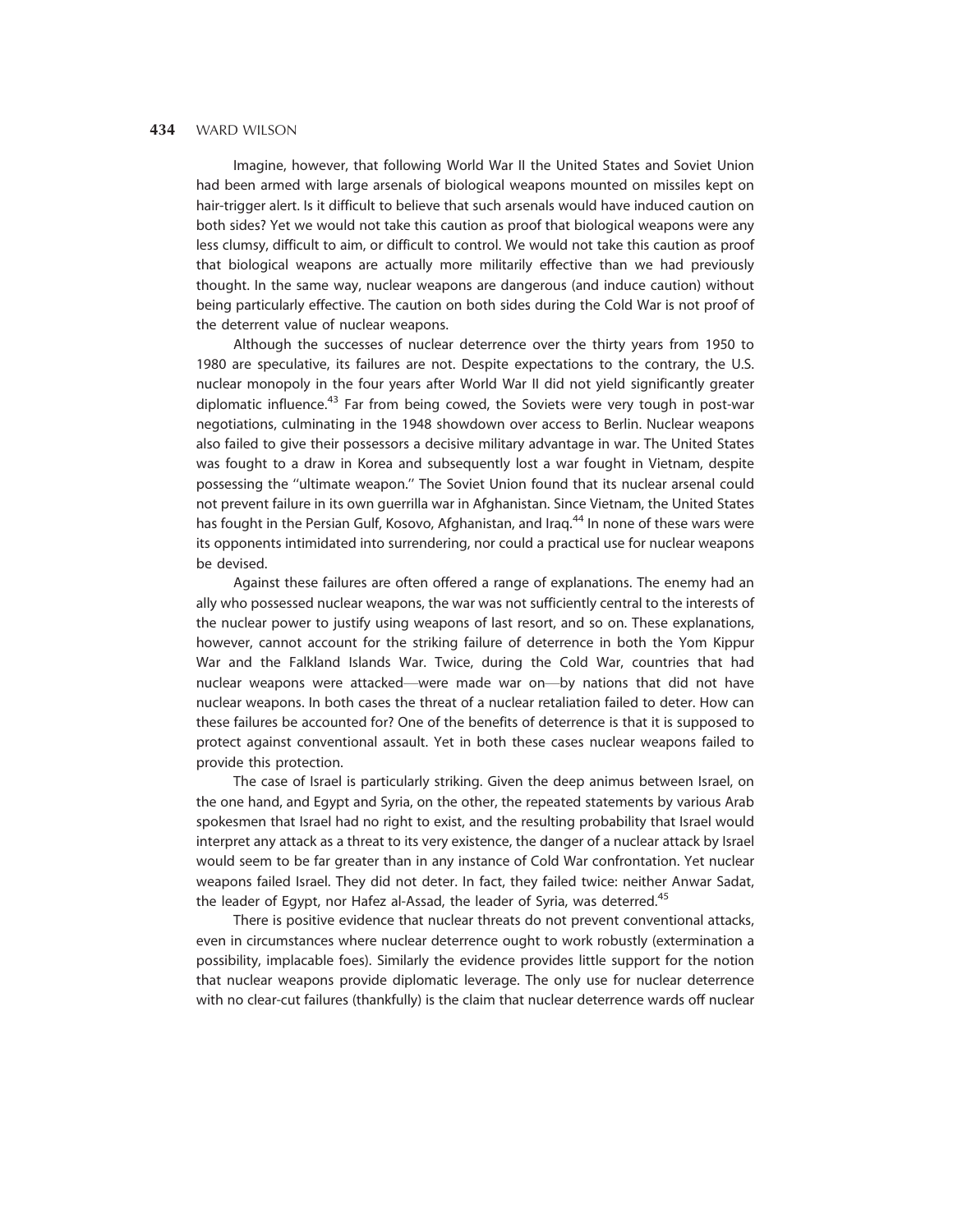attacks. Although the practical record does not indict this form of deterrence, the general theoretical objections to it still apply.

#### Pure Speculation

Nuclear deterrence is based on a threat—the threat to attack cities—that promises an action that is not militarily decisive. It is difficult to argue that a threat of a non-decisive action is likely to coerce. Nuclear deterrence viewed as terrorism is even less appealing: terrorism hardly ever works. Worse, terrorism seems to persuade your enemy that your intention is to exterminate him, and therefore almost ensures that he will never surrender.

It might be argued that although small-scale terrorism doesn't work, terrorism on the scale contemplated by nuclear war would work. It might be argued that although high civilian casualties might be acceptable in war, peacetime is different. It might be that the historical examples cited here do not apply for one reason or another. It might be that the sudden use of vastly destructive weapons would result in behavior that humans have heretofore not exhibited.

All of these arguments are possible. The problem is that we have so little factual basis for knowing which ones to believe. Or not believe. It is possible that nuclear deterrence works. It is also possible that the garlic around my neck really does ward off vampires. The problem in all these cases is that proof—the essential ingredient of prudent judgment-is entirely missing. Nuclear deterrence postulates novel behavior that might happen in unexplored circumstances that could arise sometime in the unforeseeable future. It is (almost) pure speculation.

If there were a concrete foundation of fact on which to base our assessment of the usefulness of nuclear deterrence, it might justify our reliance on these threats. As it is, almost all of the conventional wisdom about nuclear deterrence is so speculative and so much of it runs counter to cases from history that any conclusions are doubtful at best. As Bernard Brodie pointed out when talking about choosing between conflicting predictions about nuclear war, ''In these matters, to be sure, we are fundamentally dealing with conflicting intuitions.''<sup>46</sup>

Nuclear deterrence is too uncertain a theory to serve as the sole justification for keeping nuclear weapons. Some other, more concrete rationale must be developed. Or else, lacking a rationale, the weapons should be banned.

## **Conclusion**

The ideas advanced in this article mark the beginning of a process of intellectual exploration, not firm and final conclusions. If, however, the ideas expressed here are eventually agreed to be substantially true, the following policy recommendations, it seems to me, would flow from them. First, it probably makes sense to abandon extended deterrence. Deterrence intended to protect nuclear weapon states has failed a number of times and seems theoretically problematic. Deterrence that is extended over another state seems likely to be even less reliable. It makes little sense to issue dangerous threats that are unreliable. Second, states should develop security policies that emphasize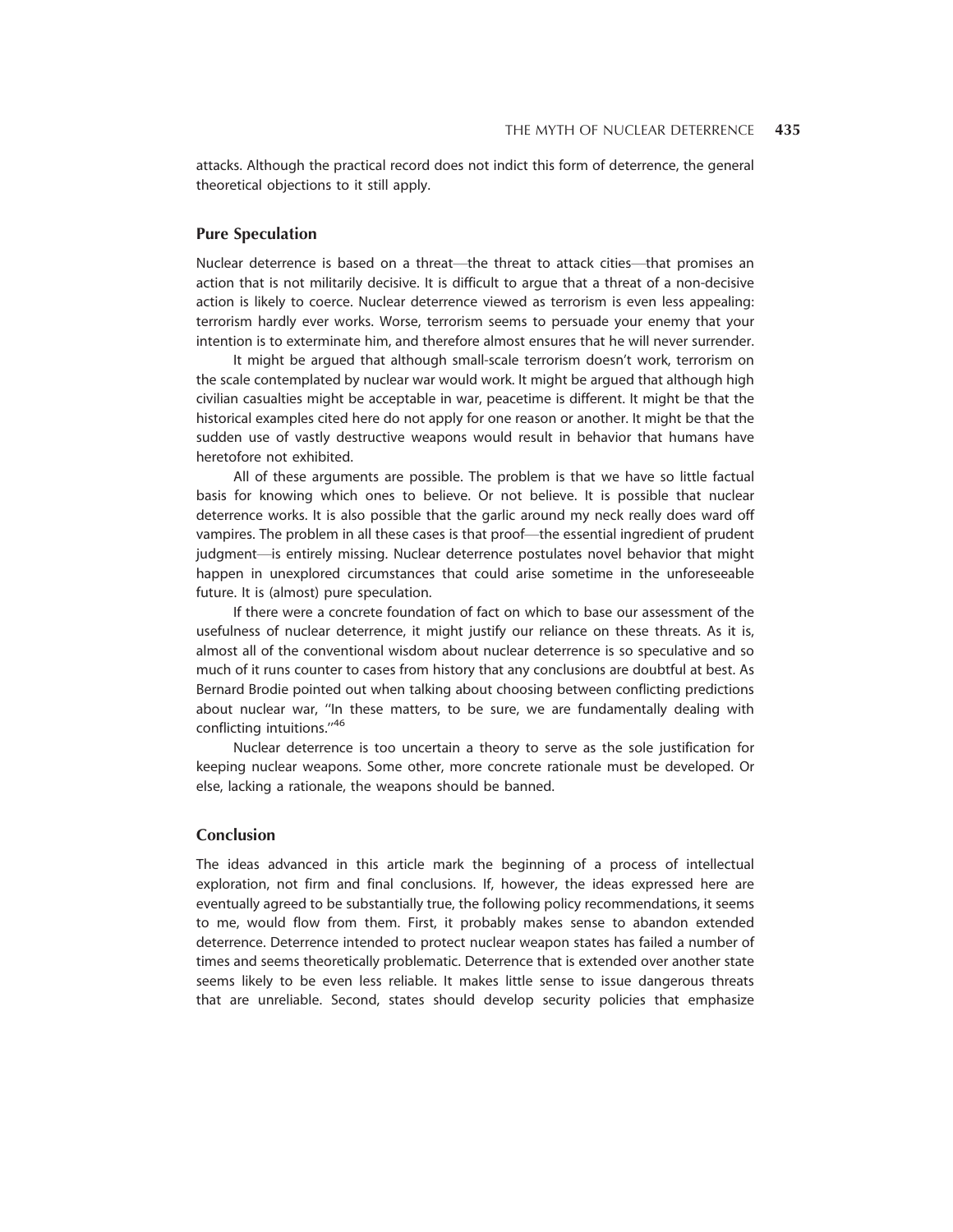conventional military forces. The military usefulness of nuclear weapons is doubtful enough that it makes little sense to rely on these weapons for safety and security. Third, rapid steps should be taken to reduce the large arsenals of the United States and Russia. If nuclear weapons have any utility, it is the rather limited task of preventing nuclear attack. Small, survivable forces are sufficient for this task. Finally, because nuclear weapons appear to share many of the same characteristics as chemical and biological weapons, and these two types of weapons have already been banned, it makes sense to begin serious work exploring the possibility of banning nuclear weapons.

## **NOTES**

- 1. Glenn H. Snyder, ''Deterrence and Defense,'' reprinted in Robert J. Art and Kenneth N. Waltz, eds., The Use of Force: International Politics and Foreign Policy (New York: University Press of America, 1983), p. 129.
- 2. Alexander George and Richard Smoke, Deterrence in American Foreign Policy: Theory and Practice (New York: Columbia University Press, 1974), p. 11.
- 3. Thomas C. Schelling, Arms and Influence (New Haven, CT: Yale University Press, 1966), p. 69.
- 4. Bernard Brodie, "The Development of Nuclear Strategy," in Steven E. Miller, Strategy and Nuclear Deterrence: An International Security Reader (Princeton, NJ: Princeton University Press, 1984), p. 4. Brodie, in this review essay, is citing his own earlier work.
- 5. David Alan Rosenberg, "The Origins of Overkill: Nuclear Weapons and American Strategy, 1945-1960," in Miller, Strategy and Nuclear Deterrence, p. 123.
- 6. Schelling, Arms and Influence, p. 27.
- 7. Robert Jervis, ''Why Nuclear Superiority Doesn't Matter,'' in Art and Waltz, The Use of Force, p. 499.
- 8. Robert S. McNamara, "The No-Cities Doctrine," in Art and Waltz, The Use of Force, p. 149.
- 9. See, for example, Matthew McKinzie, Zia Mian, A.H. Nayyar and M.V. Ramana, ''The Risks and Consequences of Nuclear War in South Asia,'' in Smitu Kothari and Zia Mian, eds., Out of the Nuclear Shadow (New Delhi: Lokayan and Rainbow Publishers, 2001, pp. 185-196; Thom Shanker, "12 Million Could Die at Once in an India-Pakistan Nuclear War,'' New York Times, May 27, 2002, p. A5.
- 10. C. Graham White and H. Harper, The Aeroplane in War (London, 1912), cited in Edward Mead Earle, ed., Makers of Modern Strategy: Military thought from Machiavelli to Hitler (Princeton, NJ: Princeton University Press, 1971), p. 487. The idea for this section of the paper comes almost directly from P.M.S. Blackett's excellent book Studies of War: Nuclear and Conventional (New York: Hill and Wang, 1962), pp. 4-8. Blackett is extraordinarily sound and remains relevant today. Needless to say, experts in England were not the only ones impressed by the likely power of aerial attack.
- 11. Giulio Douhet (translated by Dino Ferrari), The Command of the Air (New York: Coward-McCann, Inc., 1942), pp. 57-58.
- 12. Ibid.
- 13. William Mitchell, Winged Defense, cited in Blackett, Studies of War, p. 6.
- 14. George H. Quester, "Strategic Bombing in the 1930s and 1940s," in Art and Waltz, The Use of Force, pp. 249-250.
- 15. German production rose in 1943 and 1944 but fell in 1945.
- 16. In most developed countries, urban centers of 30,000 would be called large towns. To give an idea of how small these "cities" were, consider this: if every person from one of these "cities" went and sat in the Rose Bowl in Pasadena, California, it would only be one-third full.
- 17. The ''Big Six'' is another name for the six members of the Cabinet called the Supreme Council, an inner group who effectively ruled Japan at that time. Richard B. Frank, Downfall: The End of the Imperial Japanese Empire (New York: Random House, 1999), p. 294 n. It may be that there were other discussions about city bombing that we are unaware of because a great many records were destroyed by the Japanese after the decision to surrender but before the beginning of the Allied occupation. Even with this caveat, however, the omission is striking. In addition, in extensive post-war debriefings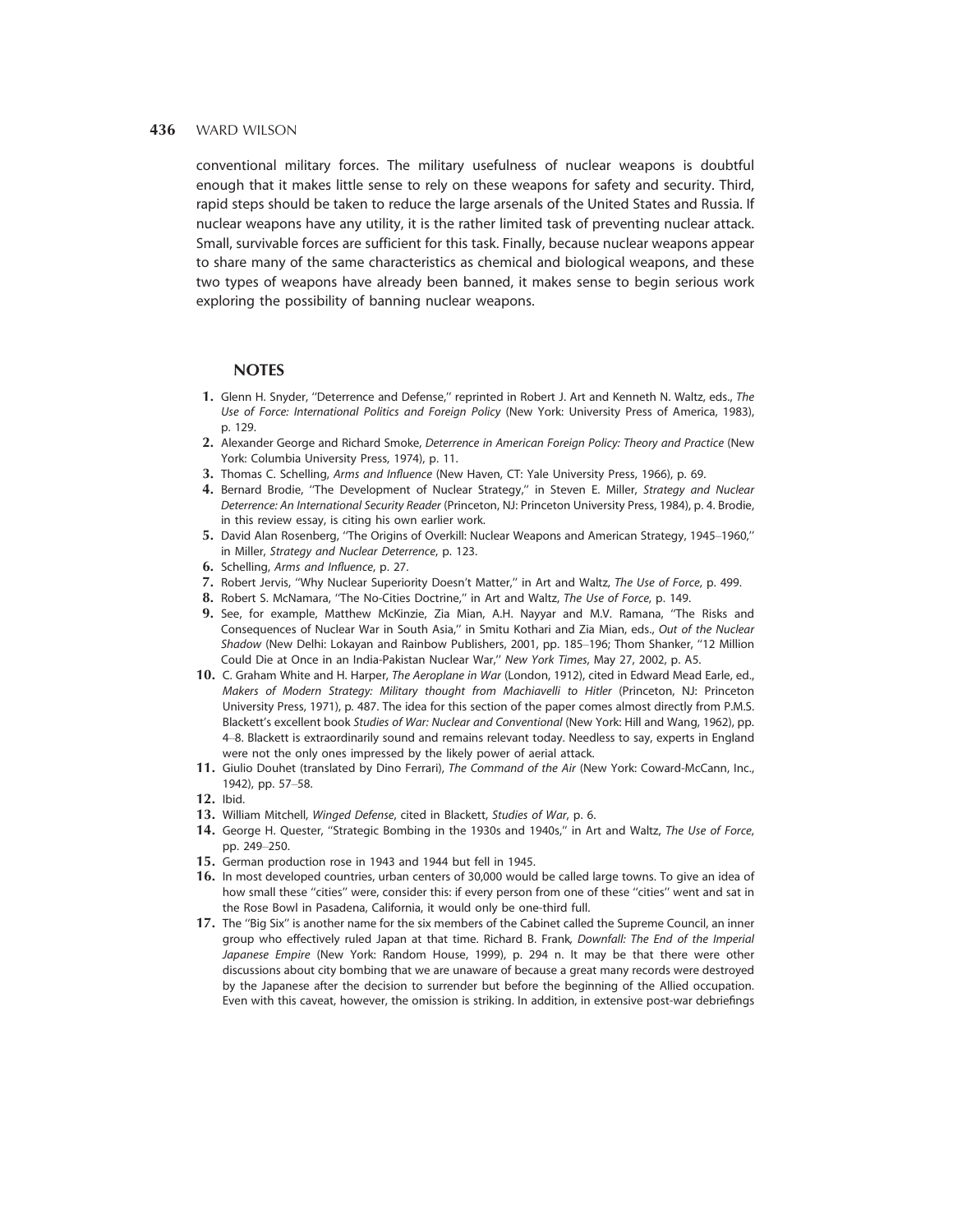participants did not mention any lengthy discussions of city bombing or raise it as an important consideration in their decisions about continuing the war.

- 18. Bernard Brodie, Strategy in the Missile Age (Princeton, NJ: Princeton University Press, 1959), p. 103. Schelling asserts (left-handedly) that it was the fact that technology was not sufficiently developed that made terror bombing fail in World War I and World War II. ''Some of the expectations in the 1920s and 1930s that another major war would be one of pure civilian violence, of shock and terror from the skies, were not borne out by the available technology.'' Schelling, Arms and Influence, p. 19.
- 19. Hiroshima, the more destructive of the two attacks, ranked second in terms of people killed, fourth in terms of square miles destroyed, and seventeenth in terms of percentage of the city destroyed. See the United States Strategic Survey, Pacific Report No. 66, ''The Strategic Air Operations of Very Heavy Bombardment in the War against Japan  $(20<sup>th</sup>$  Air Force)," pp. 42-43.
- 20. Japanese leaders did not meet to discuss surrender for three days after Hiroshima. Foreign Minister Togo Shigenori requested a meeting of the Supreme Council but was turned down. Military leaders knew it was a nuclear weapon, and one of them, War Minister Anami, the most important military figure in the Cabinet, had met with the head of the Japanese nuclear bomb program to better understand the capabilities of nuclear weapons. They knew they had been bombed with a nuclear weapons, they understood what that meant, but they apparently just didn't care. When they did finally meet, the Soviet invasion seems to have been the event that motivated them, not the bombing of Hiroshima. See Ward Wilson, ''The Winning Weapon? Rethinking Nuclear Weapons Based on Hiroshima," International Security 31 (Spring 2007), pp. 162-179.
- 21. For the first suggestion that the Soviet intervention caused the Japanese surrender, see Ernest R. May, "The United States, the Soviet Union, and the Far Eastern War, 1941-1945," Pacific Historical Review 24 (May 1955), pp. 153-174. Notably, the official British history of the war in the Pacific published in 1969 states, ''The Russian declaration of war was the decisive factor in bringing Japan to accept the Potsdam declaration." S. Woodburn Kirby, The War against Japan, Vol. 5: The Surrender of Japan (London: Her Majesty's Stationery Office, 1969), pp. 433-434. In addition, it seems likely that the belief that Hiroshima and Nagasaki ''won the war'' is not uniformly held in all nations. A Russian friend of mine recently told me, ''Of course they taught us that the Russian declaration of war forced the Japanese to surrender. All Russian school children know that.''
- 22. See especially Tsuyoshi Hasegawa, Racing the Enemy: Stalin, Truman, and the Surrender of Japan (Cambridge, MA: Harvard University Press, 2005); Sumio Hatano, ''The Atomic Bomb and Soviet Entry into the War: Of Equal Importance," in Tsuyoshi Hasagawa, ed., The End of the Pacific War: Reappraisals (Stanford, CA: Stanford University Press, 2007); and Wilson, ''The Winning Weapon? Rethinking Nuclear Weapons Based on Hiroshima.'' Additionally, for recent scholarship with a variety of viewpoints, see John W. Dower, Japan in War and Peace: Selected Essays (New York: W.W. Norton, 1993); Robert A. Pape "Why Japan Surrendered," International Security 18 (Fall 1993), pp. 154-201; Edward J. Drea, In the Service of the Emperor: Essays on the Imperial Japanese Army (Lincoln: University of Nebraska Press, 1998); Sadao Asada, ''The Shock of the Atomic Bomb and Japan's Decision to Surrender: A Reconsideration," Pacific Historical Review 67 (November 1998), pp. 477-512; Frank, Downfall: The End of the Imperial Japanese Empire; Herbert P. Bix, Hirohito and the Making of Modern Japan (New York: HarperCollins, 2000); Forrest E. Morgan, Compellence and the Strategic Culture of Imperial Japan: Implications for Coercive Diplomacy in the Twenty-First Century (Westport, CT: Praeger, 2003). A particularly detailed and useful summary of recent scholarship that also contains reproductions of many primary source documents is in William Burr, ed., ''The Atomic Bomb and the End of World War II: A Collection of Primary Sources,'' National Security Archive Electronic Briefing Book No. 162, National Security Archive, August 5, 2005, <www.gwu.edu/~ nsarchiv/NSAEBB/NSAEBB162/index.htm>. Most striking of all is Hatano's assertion in the Bibliographical Note at the end of Reappraisals that ''The prevailing view among Japanese scholars is that the shock of the Soviet entry was a more potent factor,'' p. 303.
- 23. Lawrence Freedman, ''Strategic Bombing and World War II,'' in Philip Bobbitt, Lawrence Freedman, and Gregory F. Treverton, US Nuclear Strategy: A Reader (New York: New York University Press, 1989), p. 5.
- 24. It is perhaps further confirmation of the centrality of the Hiroshima case in shaping perceptions that the Russian view of nuclear war has always been quite different than the U.S. view (as their view of the importance of Hiroshima in coercing surrender is different). The Russians have long doubted the decisiveness of city attacks. See, for instance, William E. Odom, ''The Soviet Approach to Nuclear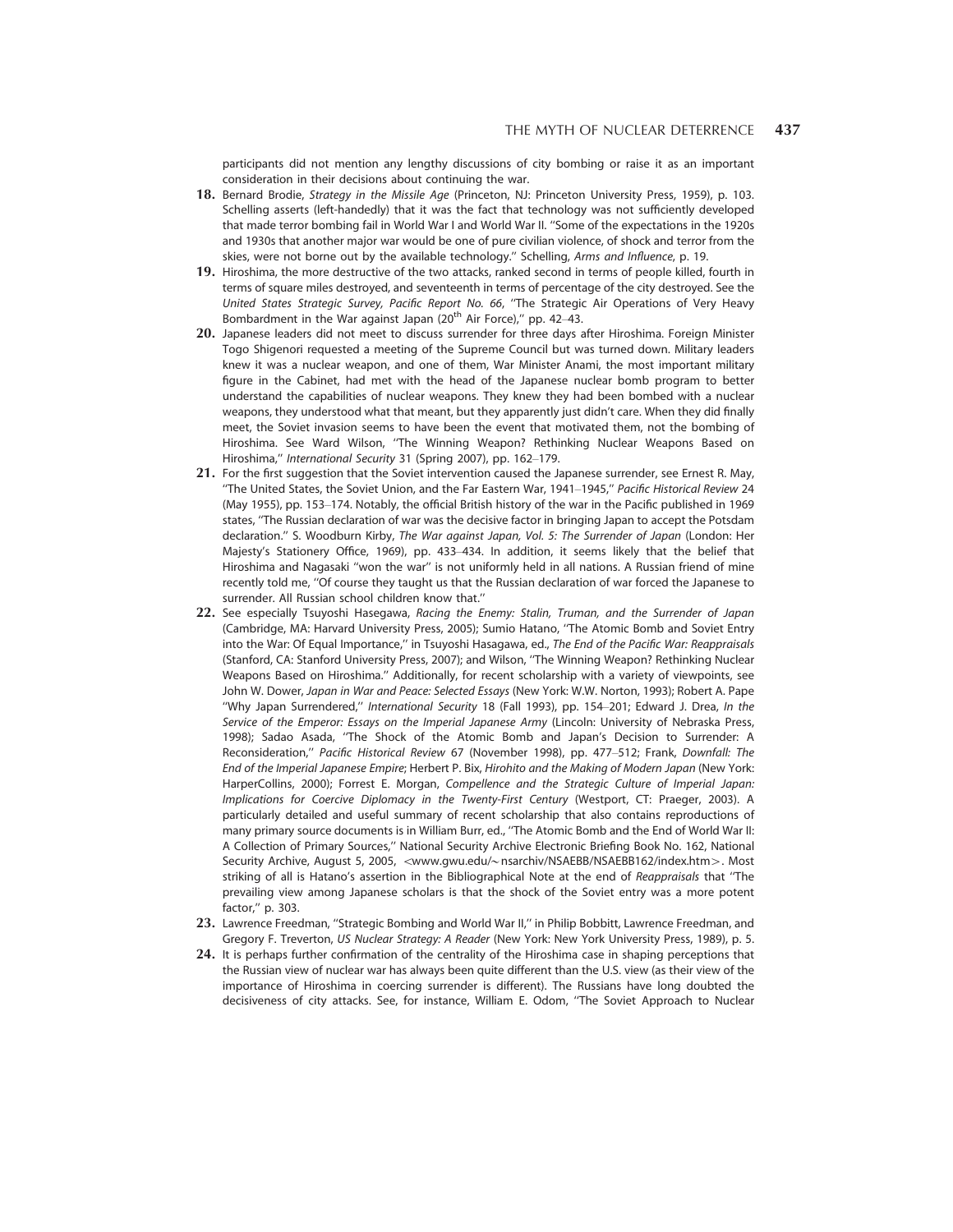Weapons: A Historical Review,'' Annals of the American Academy of Political and Social Science 469 (September 1983), pp. 117-135; or Walter Slocombe, "The Countervailing Strategy," in Bobbitt, Freedman, and Treverton, eds., US Nuclear Strategy: A Reader, pp. 415-425.

- 25. Herman Kahn, On Escalation: Metaphors and Scenarios (New York: Frederick A. Praeger, 1965), p. 134.
- 26. William Sherman, Memoirs of Gen. W.T. Sherman (New York: C.L. Webster & Co., 1891), pp. 370-371.
- 27. It is striking how many Northerners were sure that the capture of Richmond would end the war. Abraham Lincoln grasped sooner than most, however, the principal of war that it is the enemy's army that matters. In an 1863 exchange, General Joseph Hooker, commander of the Army of the Potomac, bragged about the certainty of his capturing Richmond in the near future. Lincoln, in a memorandum and letter, reminded Hooker that "our prime objective is the enemies' army in front of us, ... not Richmond," and "Lee's Army, and not Richmond, is your true objective." Abraham Lincoln, Speeches and Writings 1859-1865: Speeches, Letters, and Miscellaneous Writings Presidential Messages and Proclamations (New York: Library of America, 1989), pp. 443, 454. Stephen B. Oates notes, ''He [Lincoln] realized something else, too. The war could never be won simply by seizing the rebel capital. What Lincoln perceived from his White House windows was that only the complete annihilation of the enemy armies could win the war.'' Oates, Abraham Lincoln: The Man Behind the Myths (New York: New American Library, 1984), p. 131.
- 28. Encyclopedia Britannica, 13th edition (London: Encyclopedia Britannica, 1911), vol. 20, pp. 758-759. In order for a nuclear war involving the United States to have comparable casualties, for example, there would have to be 200 million Americans killed.
- 29. This is not intended to be a comprehensive list of acts of genocide. These are but some of the worst examples in recent history.
- 30. There is a case to be made for the American Indian Wars being a war of extermination. Certainly the end result was close to being the complete destruction of the Native American peoples in North America. However, it is difficult to argue that this was a single war, waged by a single government, with a fixed purpose. It is more like a clash of civilizations with an unequal distribution of technology.
- 31. John Rich, "Fear, Greed and Glory," in Craige B. Champion, ed., Roman Imperialism: Readings and Sources (Malden, MA: Blackwell Publishers, 2003), p. 50.
- 32. It might be argued that nuclear weapons make wars of extermination easier and therefore more likely. There may be something to be said for this, but on the other hand, the fact that a war of extermination was possible with the weapons available 2,000 years ago argues that the tools are not the key factor.
- 33. Max Abrahms, ''Why Terrorism Does Not Work,'' International Security 31 (Fall 2006), p. 51.
- 34. Abrahms, ''Why Terrorism Does Not Work,'' p. 43.
- 35. Abrahms, ''Why Terrorism Does Not Work,'' p. 55.
- 36. Ibid.
- 37. Abrahms, ''Why Terrorism Does Not Work,'' p. 56. Abrahms bases his conclusion on three case studies and an analysis based on ''correspondent inference theory,'' a theory developed by the social psychologist Edward Jones based on the work of Fritz Heider, the father of attributional theory. See, for example, Edward E. Jones and Richard Nisbett, ''The Actor and the Observer: Divergent Perceptions of the Causes of Behavior,'' in Edward E. Jones, David E. Kanouse, Harold H. Kelley, Richard E. Nisbett, Stuart Valins, and Bernard Weiner, eds., Attribution: Perceiving the Causes of Behavior (Morristown, NJ: General Learning Press, 1972), pp. 79-94.
- 38. See Appian of Alexandria (translated by Horace White), The Roman History of Appian of Alexandria, vol. I (New York: MacMillan Company, 1899).
- 39. George and Smoke, Deterrence in American Foreign Policy, p. 516.
- 40. Germany was banned by the Treaty of Versailles from manufacturing or importing chemical weapons, but the means to circumvent the treaty would have been easily available.
- 41. The use of chemical weapons was banned by the Geneva Protocol in 1925, which was signed by the major European powers. The United States did not sign a treaty banning chemical weapons until the 1993 Chemical Weapons Convention was signed.
- 42. David Alan Rosenberg, "The History of World War III, 1945-1990: A Conceptual Framework," in Robert David Johnson, ed., On Cultural Ground: Essay in International History in Honor of Akira Iriye (Chicago: Imprint Publications, 1994), pp. 217-219.
- 43. For U.S. expectations, see Gregg Herken, The Winning Weapon: The Atomic Bomb in the Cold War 1945-1950 (New York: Vintage Books, 1982), especially Chapters 2 and 3. For the thin harvest of nuclear